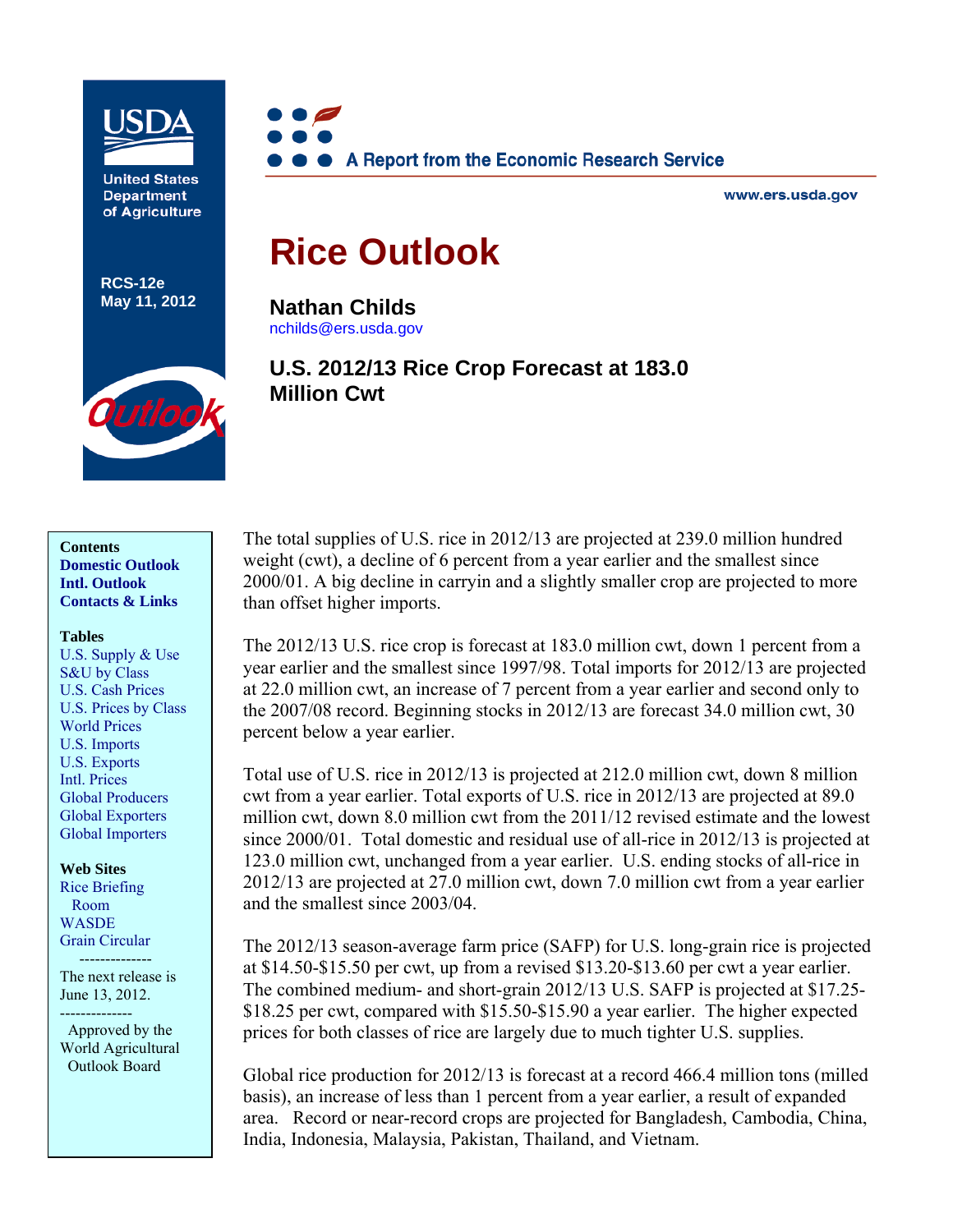In contrast, production is projected to decline in 2012/13 in Argentina, Egypt, Japan, the United States and Uruguay. Global disappearance for 2012/13 is projected at 465.7 million tons, up almost 2 percent from a year earlier and the highest on record. Global ending stocks for 2012/13 are projected at 104.9 million tons, up 0.7 million tons from a year earlier and largest since 2001/02.

Global calendar year 2013 trade is forecast at 35.2 million tons, an increase of 3 percent from a year earlier and second only to the 2011 record of 35.9 million tons. On the export side, substantial increases by Burma, Cambodia, China, Pakistan, and Thailand are projected to more than offset lower shipments from Argentina, India, and the United States. On the import side, most major Asia importers are projected to import less rice in 2013.

Prices for most grades of Thailand's parboiled and white rice have risen over the past month. In contrast, price quotes from Vietnam declined slightly over the past month, as business has softened slightly. U.S. long-grain milled-rice prices have increased from a month earlier, largely a response to expectations of a much smaller crop in 2012/13. Prices for California rice for the domestic and export markets have remained unchanged over the past month.

.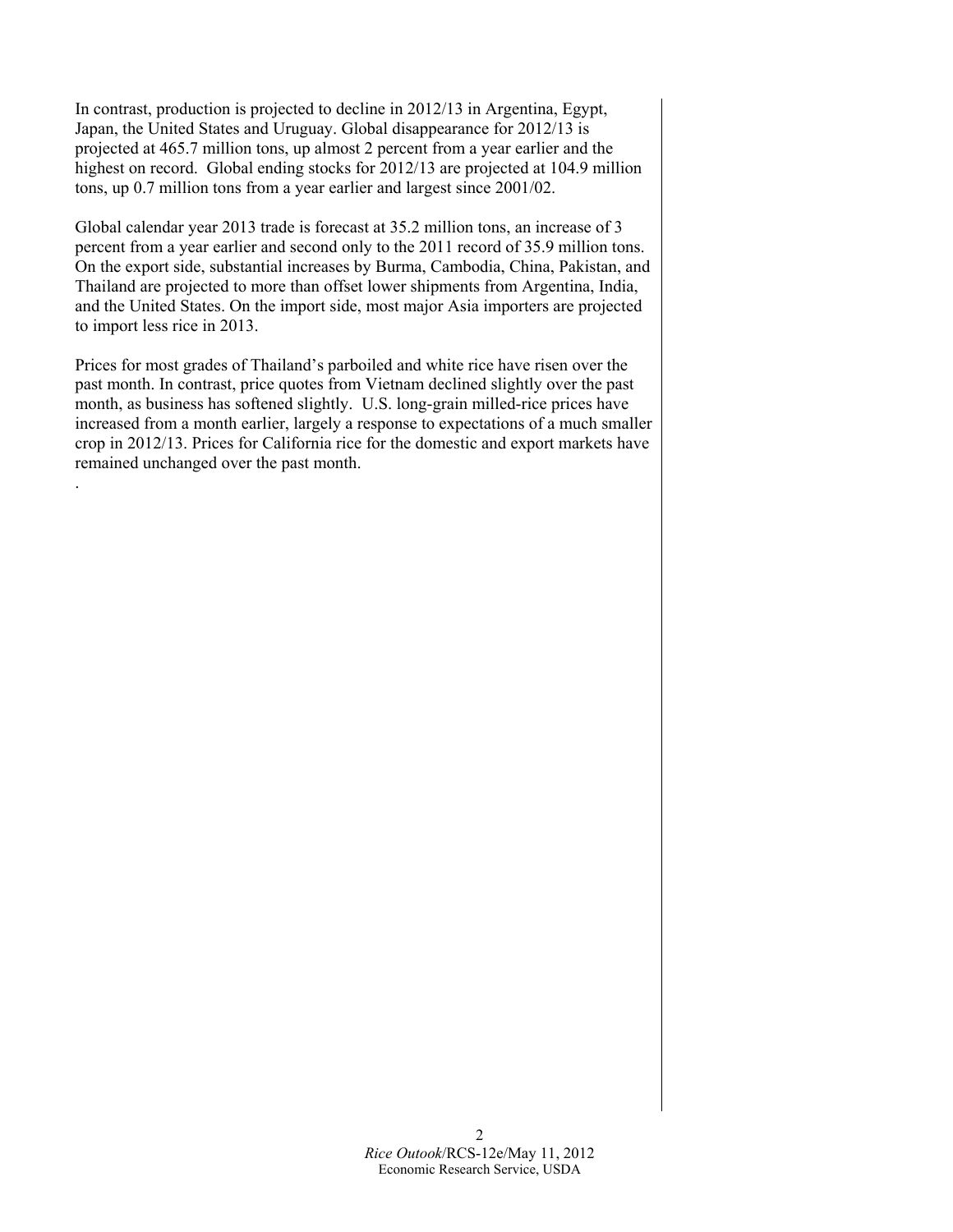# <span id="page-2-0"></span>**Domestic Situation and Outlook**

## *U.S. 2012/13 Rice Crop Forecast at 183.0 Million Cwt*

The 2012/13 U.S. rice crop is forecast at 183.0 million cwt, down 1 percent from a year earlier and the smallest since 1997/98. Combined medium- and short-grain accounts for all of the projected production decline. At 55.5 million cwt, mediumand short-grain production is 19 percent smaller than a year earlier and the smallest since 2008/09. In contrast, long-grain rice production is projected to increase nearly 10 percent to 127.5 million cwt, still the second smallest long-grain crop since 1987/88.

The smaller total rice crop forecast is based on an intended 5-percent drop in rice plantings to 2.56 million acres, the smallest since 1987/88. The 2012/13 area estimate is from the March 2012 *Prospective Plantings* report. The first survey of actual plantings of the 2012/13 crop will be conducted in early June and released in the *Acreage* report on June 29, 2012. Total harvested area is estimated at 2.53 million acres and is based on the 2007/08-2011/12 average harvested-to-planted ratio.

By class, U.S. long-grain 2012/13 plantings were indicated at 1.86 million acres, up 4 percent from a year earlier. In 2011/12, severe early season-flooding across the Delta contributed to a 37-percent decline in U.S. long-grain plantings. In contrast, medium- and short-grain plantings in 2012/13 were indicated at 697,000 acres, a decline of 22 percent from a year earlier. The South accounts for 80 percent of the indicated decline in U.S. medium- and short-grain plantings in 2012/13. All reported States indicated weaker rice plantings in 2012/13 except for Louisiana and Missouri, with Texas and Mississippi reporting the largest percentage decline. Higher returns for competing crops—mostly corn and soybeans in the Delta—and severe water restrictions in Texas account for most of the intended U.S. rice area decline in 2012/13.

The 2012/13 all-rice average yield is forecast at a record 7,225 pounds per acre, an increase of 2-percent from a year earlier. The long-grain 2012/13 average yield is forecast at 6,923 pounds per cwt, up 3.5 percent from a year earlier, but still 58 pounds below the 2007/08 record. The medium- and short-grain yield is forecast at 8,032 pounds per acre, up 3 percent from a year earlier, but still 31 pounds below the 2008/09 record. Yield forecasts by class are based on 1990-2011 trends. The all-rice yield forecast is simply total production—the sum of long-grain production plus combined medium- and short-grain production—divided by estimated harvested area.

## *2012/13 U.S. Rice Crop Progress Remains Ahead of Normal in the Delta*

For the week ending May 6, 77 percent of the U.S. rice crop was reported planted, ahead of 52 percent a year earlier and the U.S. 5-year average of 68 percent. Planting was virtually complete across the South, with the Delta's planting pace sharply ahead of normal. In Arkansas, 97 percent of the crop was reported planted by May 6, up from just 51 percent last year and a 5-year average of 70 percent. Mississippi's 2012/13 rice crop was 98 percent planted by May 6, up from 75 percent last year and the State's 5-year average of 78 percent. In Missouri, 98 percent of the 2012/13 rice crop was reported planted by May 6, well ahead of just

> 3 *Rice Outlook/RCS-12e/May 11, 2012* Economic Research Service, USDA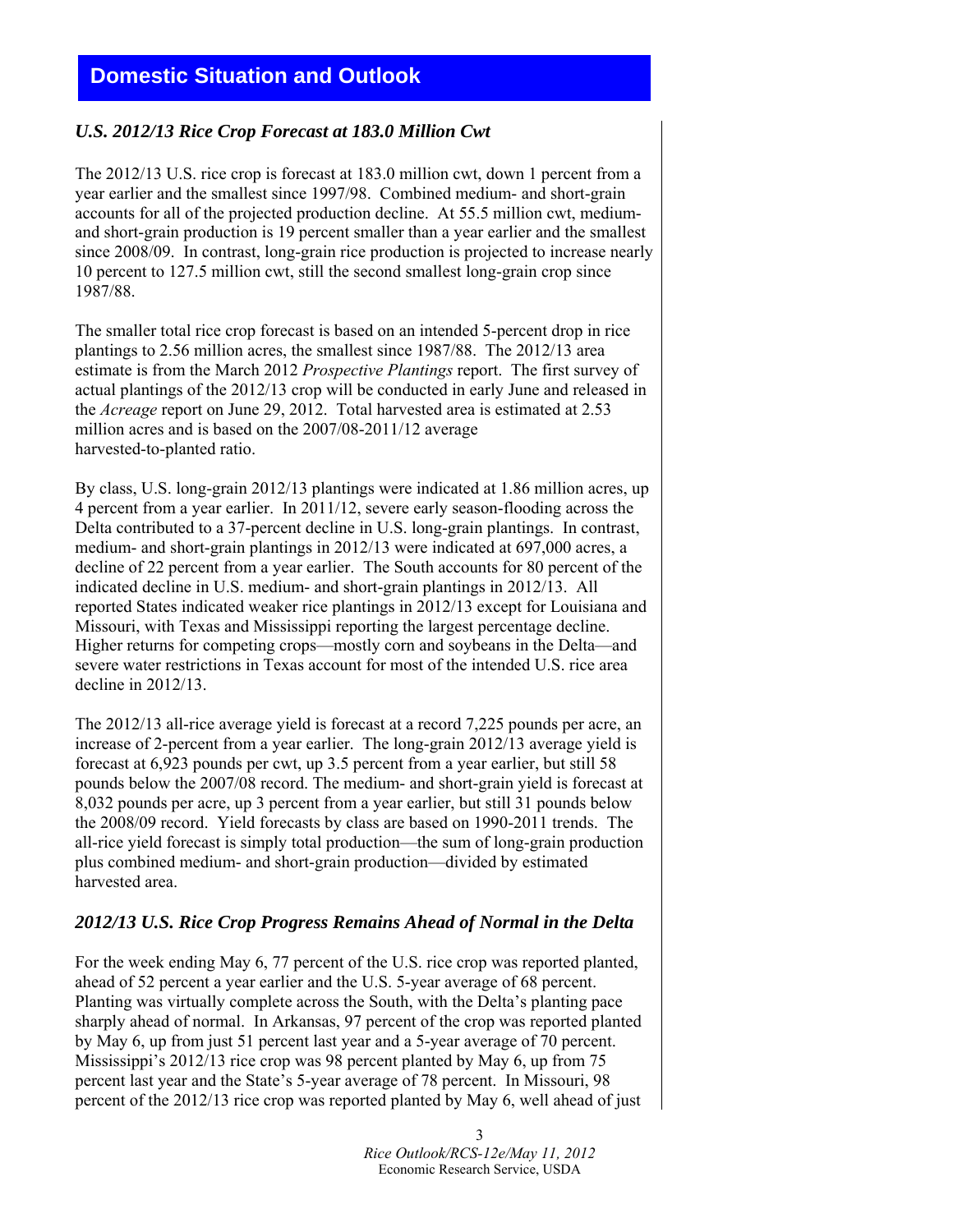## Figure 1 **U.S. rice production is projected to decline 1 percent in 2012/13**



2012/13 projected.

Source: USDA, National Agricultural Statistics Service--Quick Stats, U.S. & All States Data--Crops .

[http://www.nass.usda.gov/Data\\_and\\_Statistics/Quick\\_Stats/index.asp](http://www.nass.usda.gov/Data_and_Statistics/Quick_Stats/index.asp)

#### Figure 2 **U.S. long-grain production is projected to increase almost 10 percent in 2012**

Million cw t (rough basis)



2012 projected.

Source: USDA, National Agricultural Statistics Service--Quick Stats, U.S. & All States Data--Crops.

[http://www.nass.usda.gov/Data\\_and\\_Statistics/Quick\\_Stats/index.asp.](http://www.nass.usda.gov/Data_and_Statistics/Quick_Stats/index.asp)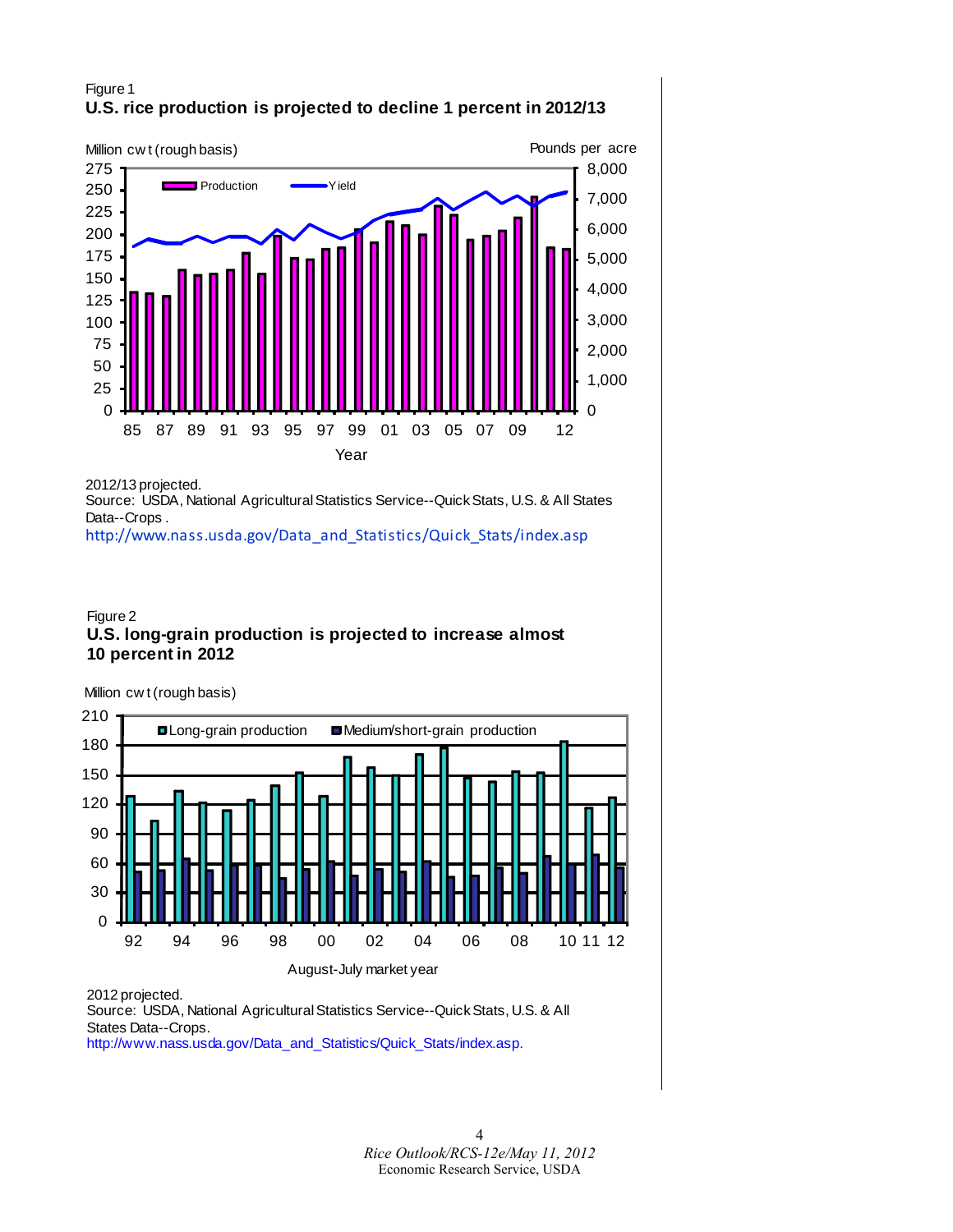14 percent last year and the State's average of 55 percent. These are the earliest planting paces reported for the Delta States. In 2011/12, severe flooding delayed planting of much of the rice in the Delta and caused some early-planted rice to be replanted.

On the Gulf Coast, planting progress was near normal. For the week ending May 6, 93 percent of the Louisiana crop was reported planted, nearly even with last year and the State's 5-year average. In Texas, 93 percent of the crop was reported planted by May 6, also even with last year and the State's 5-year average. In contrast to the South, just 10 percent of the California crop was reported planted by May 10, slightly behind last year and 27 percentage points behind the State's 5-year average. California experienced a cool, wet spring that delayed planting. Since the beginning of May, weather conditions in California have improved for rice plantings.

By May 6, 67 percent of the U.S. rice crop had emerged, up from 42 percent a year earlier and the U.S. average of 46 percent. Emergence was well ahead of normal in the Delta and slightly ahead of normal on the Gulf Coast. In Arkansas, 86 percent of the crop had emerged by May 6, up from just 40 percent last year and the State's 5-year average of 47 percent. For Mississippi, 89 percent of the crop had emerged by May 6, up from 63 percent last year and the State's average of 59 percent. In Missouri, 81 percent of the crop had emerged by May 6, sharply ahead of just 8 percent last year and well ahead of the State's 5-year average of 30 percent.

In Texas, 84 percent of the 2012/13 rice crop had emerged by May 6, up from 79 percent last year and the Texas average of 80 percent. For Louisiana, 85 percent of the crop had emerged by May 6, behind 90 percent last year but slightly ahead of the State's 5-year average of 83 percent. None of the California crop had emerged by May 7, unchanged from last year, but behind the State's 5-year average of 7 percent.

For the week ending May 6, 66 percent of the U.S. crop was rated in good or excellent condition, up 1 percentage point from a week earlier. Crop conditions were the highest on the Gulf Coast and lowest in the upper Delta States of Arkansas and Missouri. In Arkansas, 61 percent of the crop was rated in good or excellent condition for the week ending May 6, up from 58 percent a week earlier. Additionally, 12 percent of the Arkansas crop was rated in very poor or poor condition, up from 11 percent a week earlier. The State has experienced extremely dry weather this spring. The conditions in nearby Missouri are similar. For the week ending May 6, 59 percent of Missouri's crop was rated in good or excellent condition, up 3 percentage points from a week earlier. An additional 7 percent of Missouri's crop was rated in poor condition.

In Louisiana, 74 percent of the crop was rated in good or excellent condition, unchanged from last week. For Texas, 78 percent of the crop was rated in good or excellent condition, down 2 percentage points from a week earlier, with 5 percent of the crop reported in poor condition. Texas has experienced severe drought in recent years. In Mississippi, 77 percent of the crop was rated in good or excellent condition, up 1 percentage point from last week. Crop conditions for California have not yet been reported for 2012/13.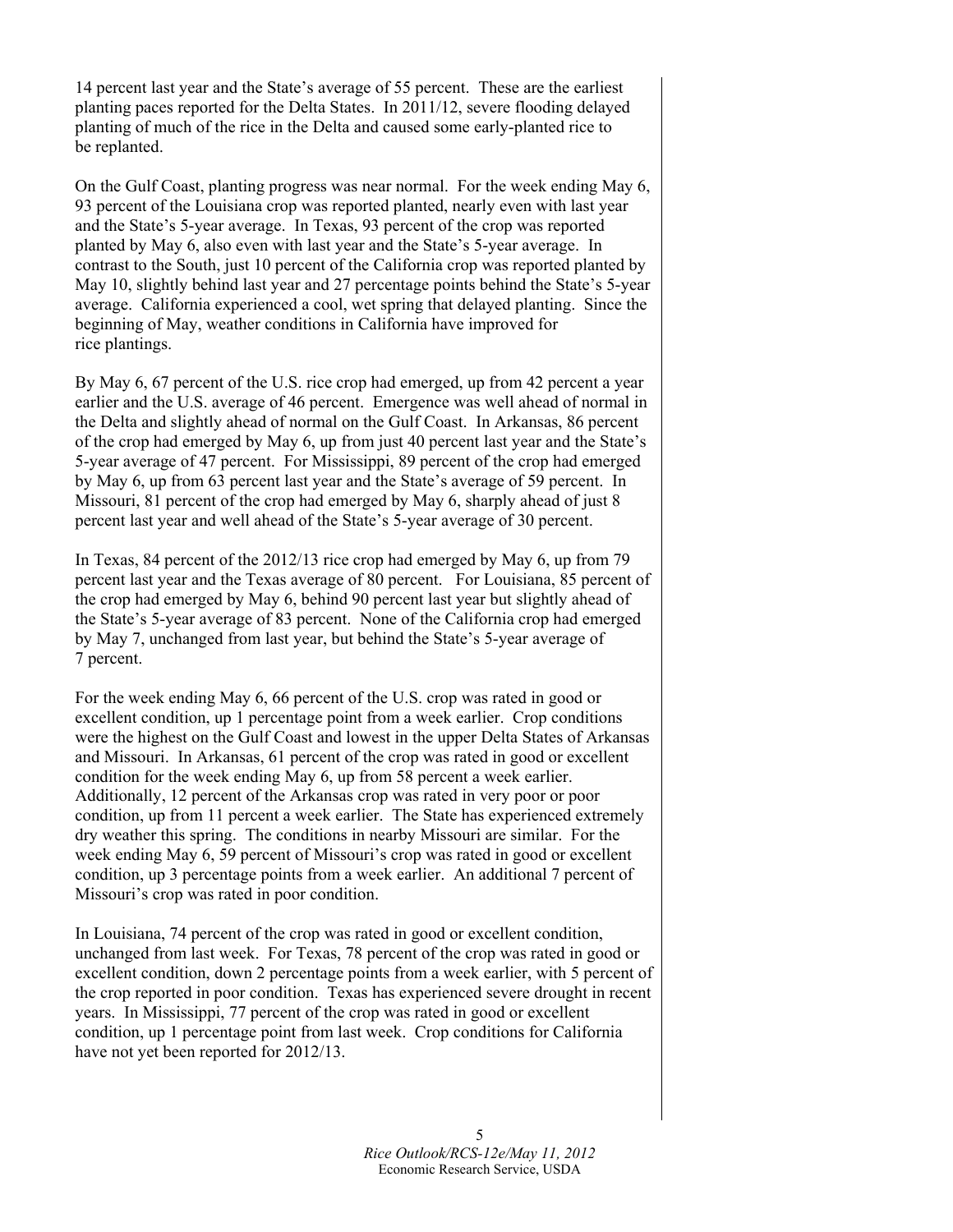## *U.S. 2012/13 Total Supplies Projected To Drop to 239.0 Million Cwt*

Total supplies of rice in 2012/13 are projected at 239.0 million cwt, a decline of 6 percent from a year earlier and the smallest since 2000/01. In 2012/13, a big decline in carryin and a slightly smaller crop are projected to more than offset higher imports. By class, long-grain supplies are projected at 166.6 million cwt, down 2 percent from a year earlier and smallest since 2000/01. Medium- and shortgrain supplies are forecast at 69.7 million cwt, a drop of 14 percent from the earlier record.

Beginning stocks in 2012/13 are forecast at 34.0 million cwt, 30 percent below a year earlier. The 2012/13 long-grain carryin is forecast at 20.1 million cwt, 44 percent smaller than a year earlier. The medium- and short-grain carryin is forecast at 11.2 million cwt, up 11 percent from a year earlier. Stocks of brokens are not classified by class.

The 2012/13 U.S. rice crop is forecast to be down 2.0 million cwt from a year earlier, with a 13.1-million cwt drop in medium- and short-grain production more than offsetting an 11.1-million cwt increase in long-grain production.

Total imports for 2012/13 are projected at 22.0 million cwt, an increase of 7 percent from a year earlier and second only to the 2007/08 record. Some of the expected increase is based on much tighter supplies of U.S. rice in 2012/13. Long-grain imports are projected at a record 19.0 million cwt, an increase of almost 6 percent from a year earlier. Thailand supplies the bulk of U.S. long-grain imports, mainly shipping its premium jasmine rice, an aromatic. Basmati rice from India and

#### Figure 3 **Total U.S. rice supplies in 2012/13 are projected to decrease 6 percent**



<sup>2011/12</sup> and 2012/13 are forecasts.

Sources: 1992/93-2009/10, *Rice Yearbook Data Set,* Economic Research Service, USDA; 2010/11-2012/13, *World Agricultural Supply and Demand Estimates,*  <http://www.usda.gov/oce/commodity/wasde/index.htm>.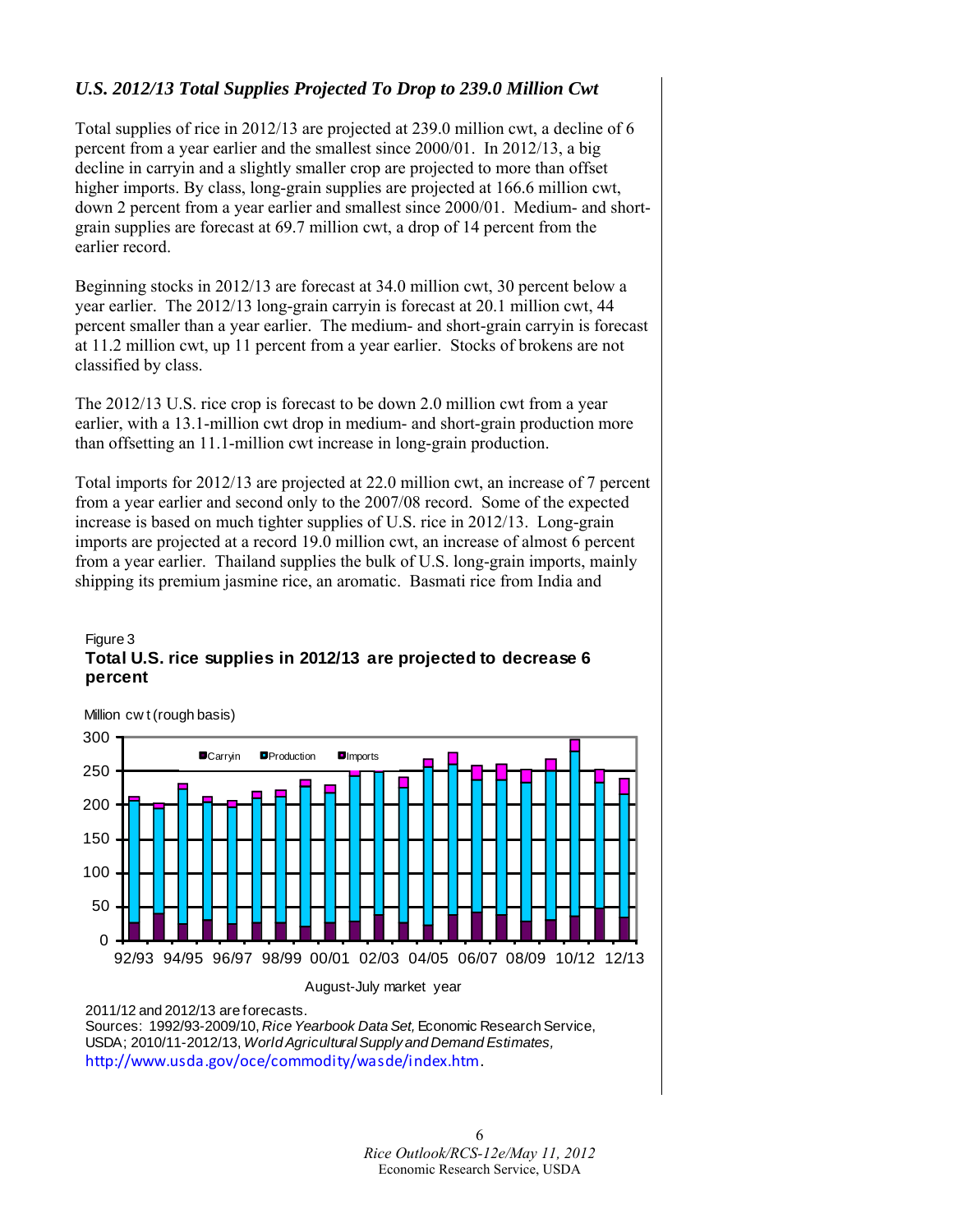Pakistan accounts for most of the remaining U.S. long-grain imports. Medium- and short-grain imports are projected at 3.0 million cwt for 2012/13, an increase of 20 percent from a year earlier. Specialty rice from Thailand that is classified as medium- and short-grain accounts for the bulk of U.S. medium- and short-grain imports. Arborio rice from Italy accounts for most of the remainder.

## *U.S. Rice Exports in 2012/13 Projected To Decline 8 Percent to 89 Million Cwt*

Total use of U.S. rice in 2012/13 is projected at 212.0 million cwt, down 8 million cwt from a year earlier, with exports accounting for all of the projected decline in total use. By class, long-grain total use is projected at 150.0 million cwt, unchanged from a year earlier. In contrast, medium/short-grain total use is forecast to decline 8.0 million cwt to 62.0 million.

Total domestic and residual use of all-rice in 2012/13 is projected at 123.0 million cwt, unchanged from a year earlier. The lack of any projected increase in total domestic and residual use is partly based on expected continued decline in rice use by brewers. There are sharp differences in changes in domestic use by class. For long-grain, domestic and residual use is projected to increase 3.0 million cwt to 91.0 million cwt. In contrast, medium- and short-grain domestic and residual use is projected at 32.0 million cwt, down 3.0 million from a year earlier, with the decline partly due to much higher expected prices for medium- and short-grain rice.

Total exports of U.S. rice in 2012/13 are projected at 89.0 million cwt, down 8.0 million cwt from the 2011/12 revised estimate and the lowest since 2000/01. The substantial decline is based on smaller U.S. supplies and a much wider price difference between U.S. rice and major Asian competitors. By type, U.S. roughrice exports are projected to drop 3.0 million cwt to 32.0 million, the lowest since 2008/09. Latin America—the largest market for U.S. rough-rice—is expected to account for much of the decline. Milled rice exports (combined milled and brown rice exports converted to a rough-basis) are projected at 57 million cwt, a 5-million cwt drop from a year earlier and the lowest since 1975/76.

By class, long-grain exports are projected at 59.0 million cwt, a 3.0-million drop from 2011/12 and the lowest since 1993/94. Latin America, the largest market for U.S. long-grain rice, is expected to account for much of the decline. Medium- and short-grain exports are projected at 30.0 million cwt, a decline of 5.0 million from the year-earlier near-record. Some of the projected decline is based on weaker shipments to Northeast Asia due to the timing of the region's annual World Trade Organization imports, with U.S. shipments to the region abnormally high in 2011/12.

U.S. ending stocks of all-rice in 2012/13 are projected at 27.0 million cwt, down 7.0 million cwt from a year earlier and the smallest since 2003/04. The stocks-to-use ratio is calculated at 12.7 percent, down from 15.4 percent in 2011/12. By class, the 2012/13 U.S. long-grain carryout is projected at 16.6 million cwt, down 3.5 million cwt from last year and the smallest since 2003/04. The long-grain stocks-to-use ratio is calculated at 11.0 percent, down from 13.4 percent in 2011/12 and the smallest since 2003/04. The medium/short-grain carryout is projected at 7.7 million cwt, down 3.5 million cwt from a year earlier and the smallest since 1998/99. The medium/short-grain stocks-to-use ratio is calculated at 12.5 percent, down from

> 7 *Rice Outlook/RCS-12e/May 11, 2012* Economic Research Service, USDA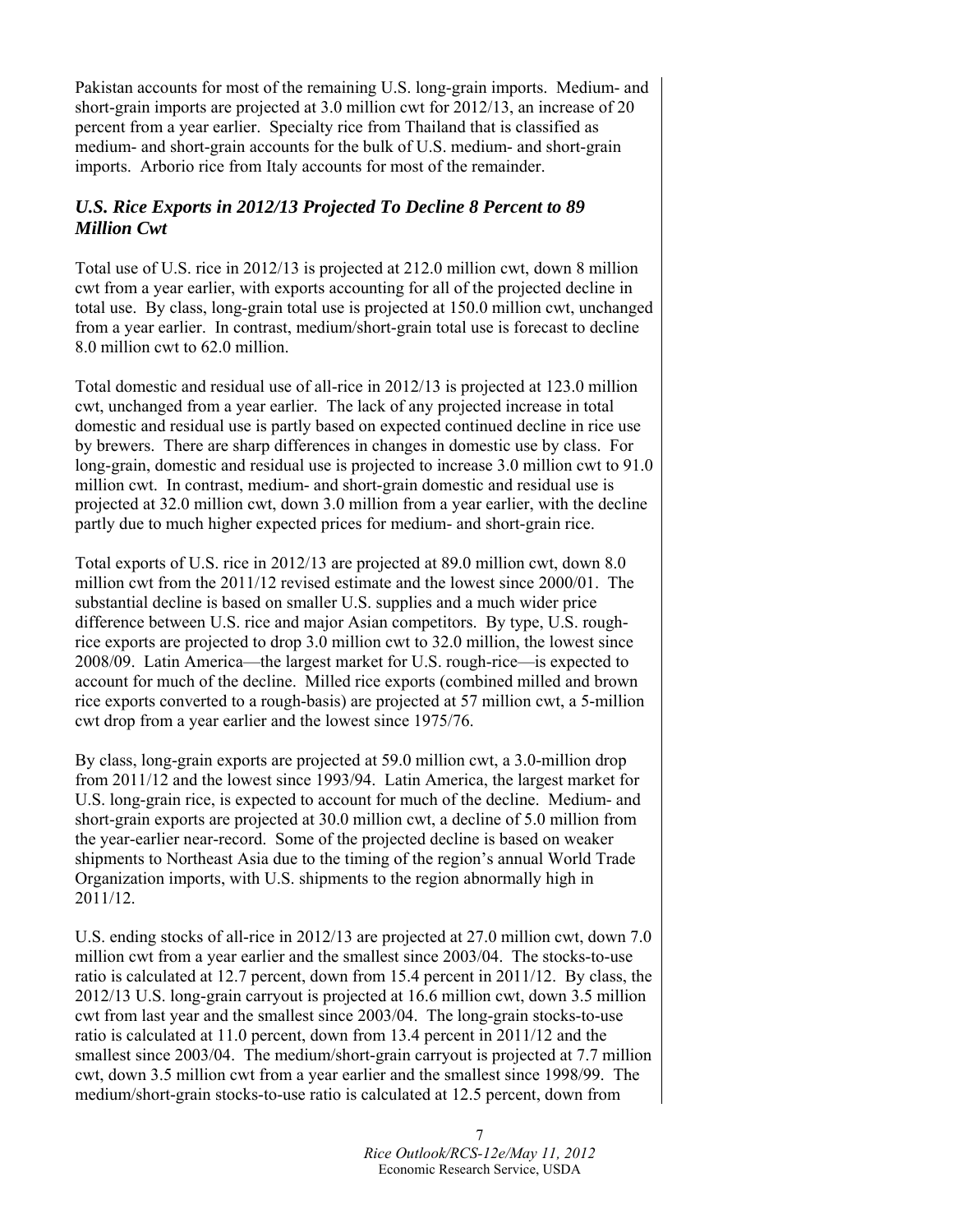16.0 percent in 2011/12 and the lowest since at least 1982/83 when USDA first began reporting supply and use estimates by class.

## *U.S. 2011/12 Export Forecast Raised to 97.0 Million Cwt*

There were no revisions to the supply side of the 2011/12 balance sheet. On the use side, total exports were raised 5.0 million cwt to 97.0 million cwt, still 13 percent below a year earlier. The substantial revision is largely due to stronger than expected shipments and sales through late April and expectations regarding shipments the remainder of the market year. Rough-rice exports were raised 3.0 million cwt to 35.0 million cwt, with South and Central America accounting for much of the upward revision. Milled rice exports were raised 2.0 million cwt to 62.0 million cwt, with Northeast Asia accounting for much of the upward revision—a result of the timing of the region's annual WTO imports.

Long-grain exports were raised 4.0 million cwt to 62.0 million cwt. Sales have been especially strong over the past month to South America, Central America, and Mexico. Medium- and short-grain exports were raised 1.0 million cwt to a nearrecord 35.0 million cwt. Strong sales to Middle Eastern markets and larger than normal buying from Northeast Asia are behind the upward revision.

Total domestic and residual use forecast remains unchanged at 123.0 million cwt. The stronger export forecasts lowered the 2011/12 ending stocks export forecast 5.0 million cwt to 34.0 million cwt. By class, long-grain stocks were lowered 4.0 million cwt to 20.1 million cwt and medium- and short-grain endings were raised 1.0 million cwt to 11.2 million cwt.

## *U.S. Rough-Rice Prices Projected To Be Higher in 2012/13*

The 2012/13 season-average farm price (SAFP) for U.S. long-grain rice is projected at \$14.50-\$15.50 per cwt, up from a revised \$13.20-\$13.60 per cwt a year earlier. The mid-point of the 2012/13 long-grain SAFP would be the highest on record. The 2011/12 SAFP projection was raised 10 cents on both the high and low ends from last month's forecast based on reported cash prices through March and expectations regarding prices the remainder of the market year.

The combined medium- and short-grain 2012/13 U.S. SAFP is projected at \$17.25- \$18.25 per cwt, compared with \$15.50-\$15.90 a year earlier. Despite the expected increase, the medium- and short-grain 2012/13 SAFP is well below the 2008/09 record. The higher expected prices for both classes of rice are largely due to much tighter U.S. supplies.

In late April, NASS reported a mid-April U.S. long-grain rough-rice price of \$13.30 per cwt, up 30 cents from the revised March estimate. The March price was lowered 20 cents from the mid-month estimate to \$13.00. For combined mediumand short-grain rice, the mid-April NASS price was reported at \$15.90 per cwt, up 90 cents from the revised March price. The March medium- and short-grain roughrice cash price estimated was lowered \$1.00 to \$15.00 per cwt.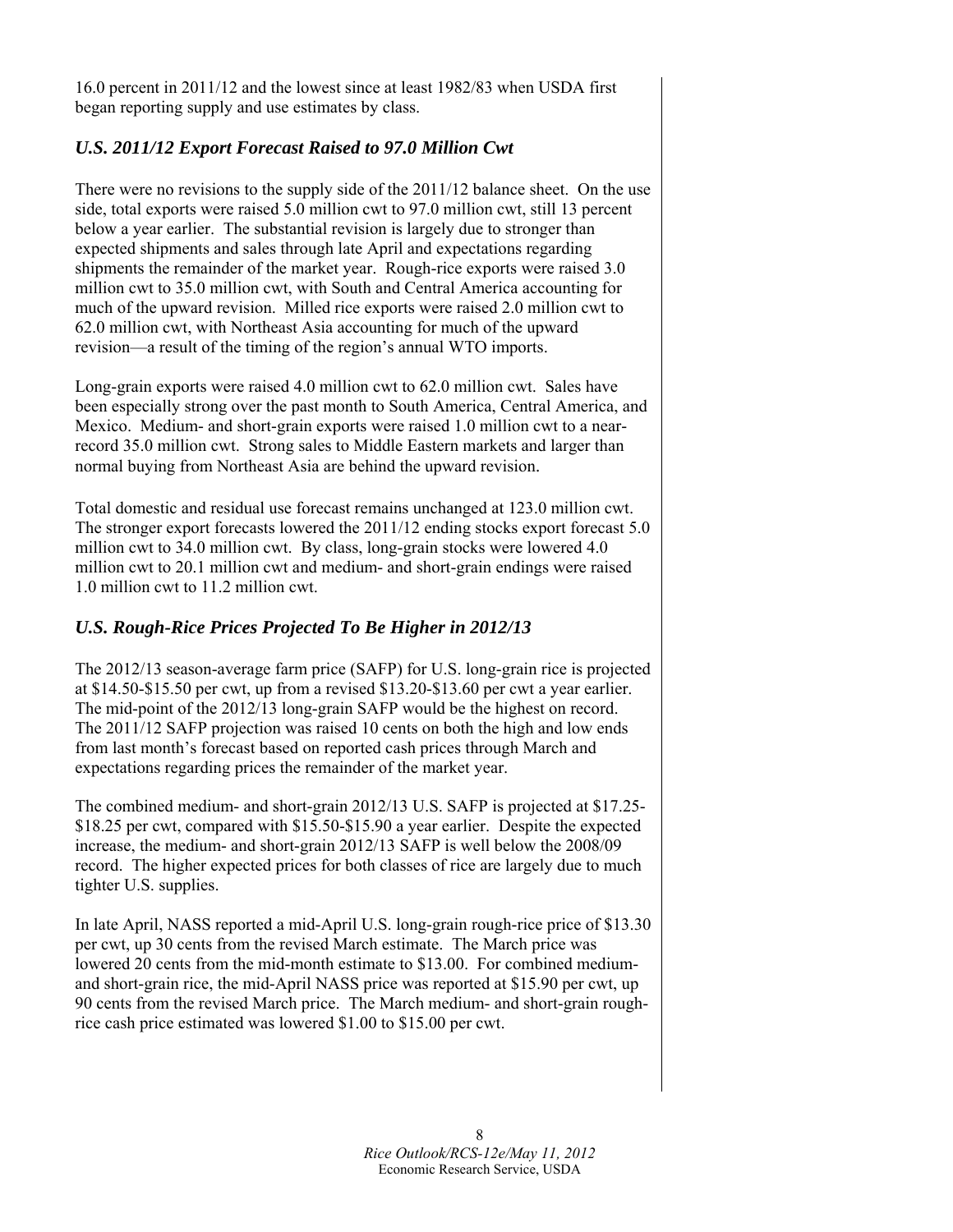## Figure 4 **U.S. exports are projected to decline 8 percent in 2012/13**

Million cw t (rough basis)



August-July market year

2011/12 and 2012/13 are forecasts. 1/ Total of milled, brow n, and rough-rice exports on a rough-basis.

Sources: 2000/01-2009/10, *Rice Yearbook Data Set,* ERS/USDA; 2010/11-2012/13, *World Agricultural Supply and Demand Estimates,* World Agricultural Outlook Board, USDA.





2011/12 and 2012/13 are forecasts. 1/ Total of milled, brow n, and rough-rice exports on a rough basis.

Sources: 2000/01-2010/11, Rice Yearbook Data Set, Economic Research Service/USDA; 2011/12-2012/13, World Agricultural Supply and Demand Estimates,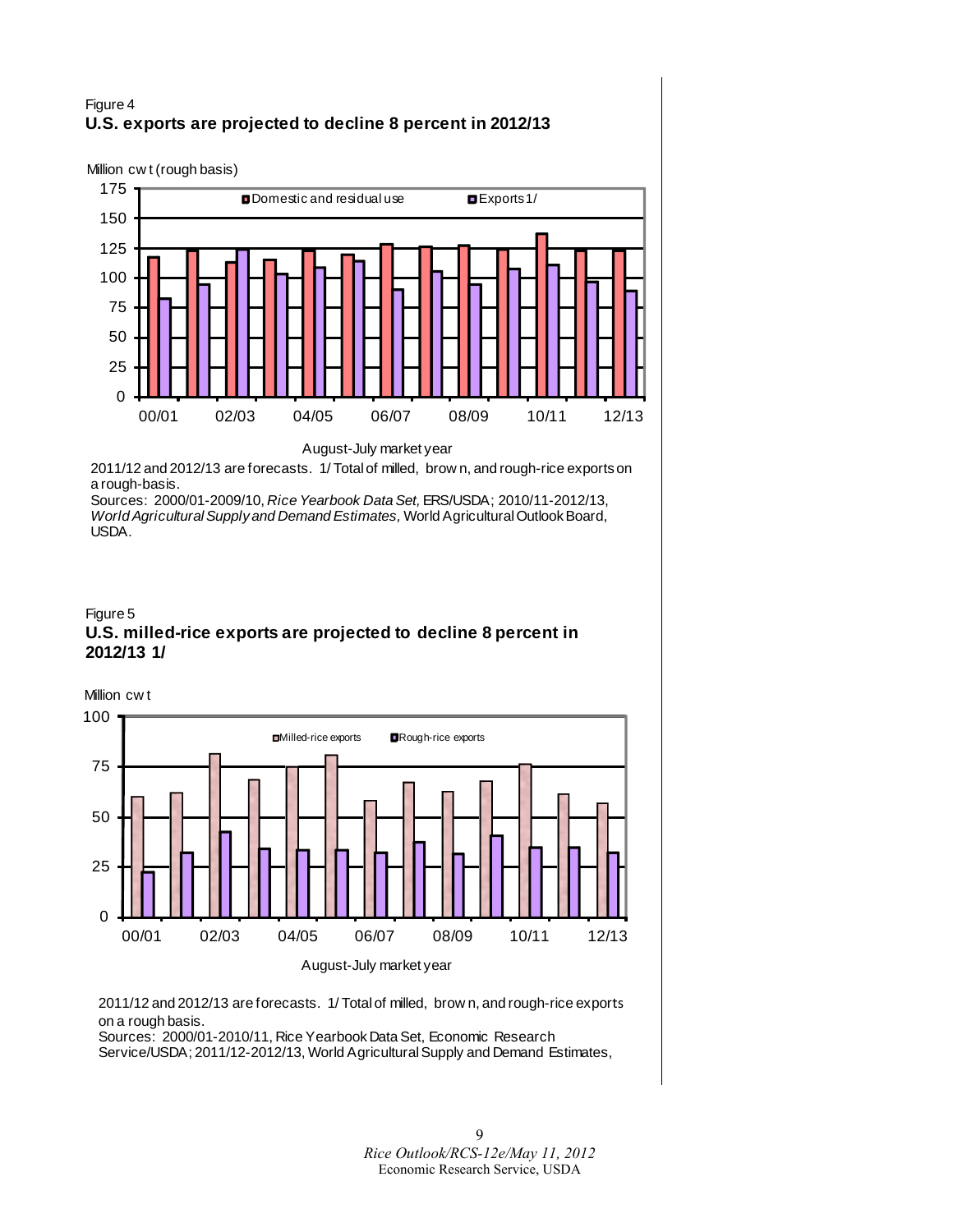#### Figure 6 **U.S. long-grain exports are projected to decline 5 percent in 2012/13 1/**

Million cw t (rough basis)



2011/12 and 2012/13 are forecasts. 1/ Total of milled, brow n, and rough-rice exports on a rough basis.

Sources: 2000/01-2009/10, *Rice Yearbook Data Set,* Economic Research Service/USDA; 2010/11-2012/13, *World Agricultural Supply and Demand Estimates,*  <http://www.usda.gov/oce/commodity/wasde/index.htm>





2011/12 and 2012/13 are forecasts.

Sources: 1990/91-2009/10, *Rice Yearbook Data Set,* Economic Research Service, USDA; 2010/11-2012/13, *World Agricultural Supply and Demand Estimates,* World Agricultural Outlook Board, USDA.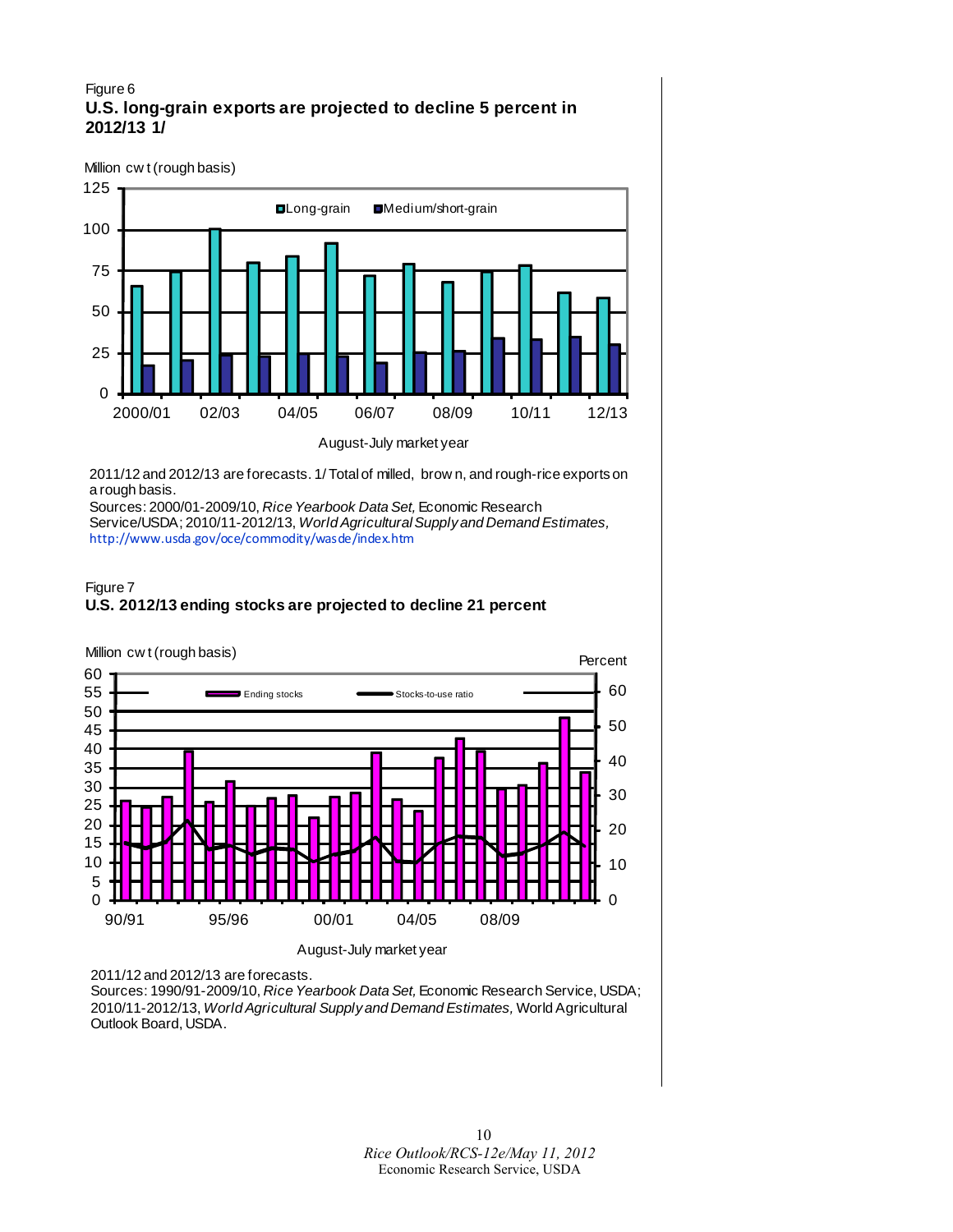#### Figure 8 **U.S. long-grain rough-rice prices are projected to increase in 2012/13**



2011/12 and 2012/13 are forecasts. 1/ 2011/12 and 2012/13 are the mid-points of the price range.

Sources: 1990/91-2009/10, *Rice Yearbook Data Set,* Economic Research Service, USDA; 2010/11-2012/13, *World Agricultural Supply and Demand Estimates,*  <http://www.usda.gov/oce/commodity/wasde/index.htm>

#### Figure 9 **U.S. medium/short-grain rough-rice prices are projected to be higher in 2012/13**



2011/12 and 2012/13 are forecasts. 1/ 2011/12 and 2012/13 are mid-point of the price ranges.

Sources: 1990/91-2009/10, *Rice Yearbook Data Set,* Economic Research Service, USDA; 2010/11-2012/13, *World Agricultural Supply and Demand Estimates,*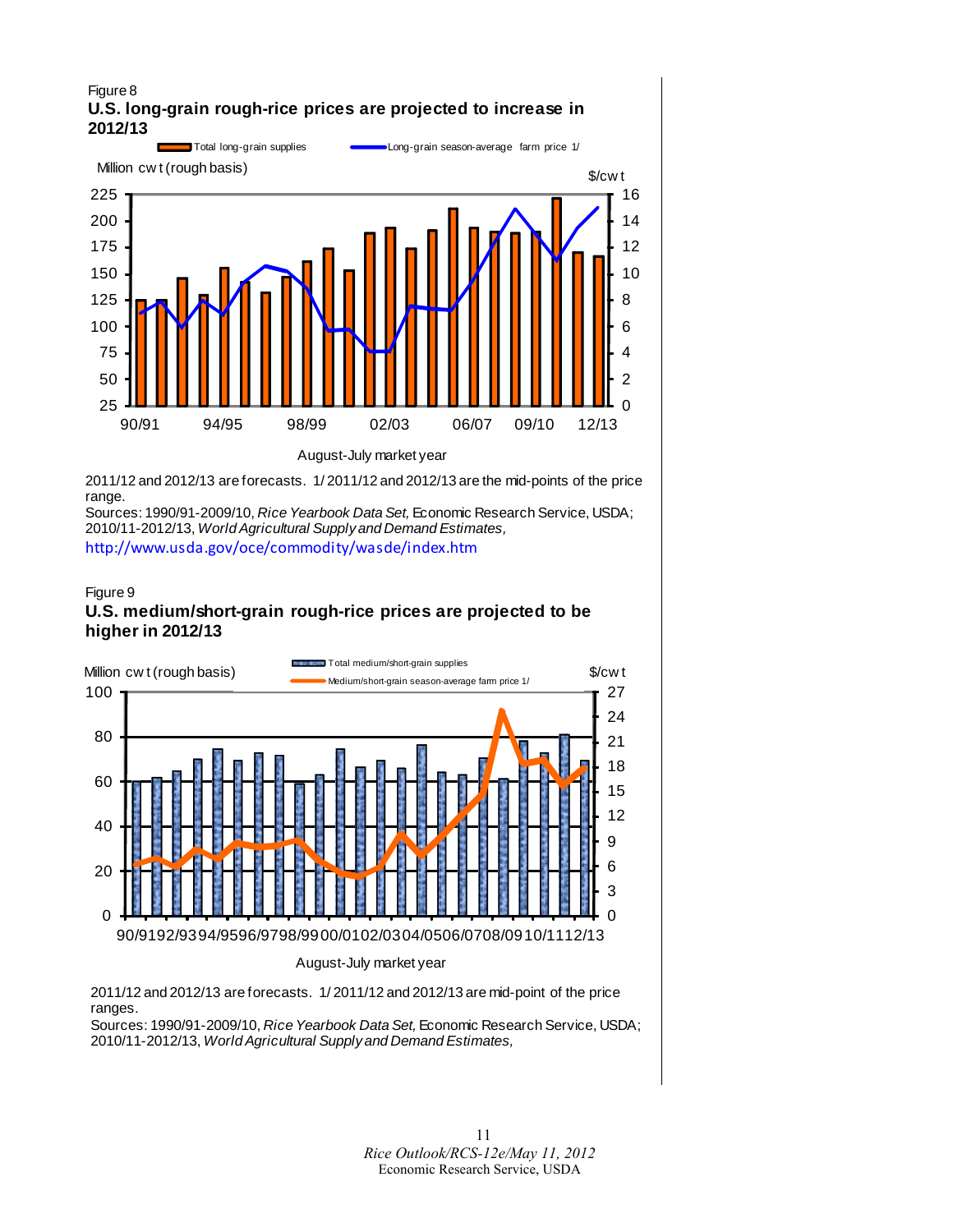## Figure 10 **U.S rough-prices post slight increase in early April**



April prices mid-month only. 1/ Monthly U.S. cash price for all-rice reported by NASS. 2/ Monthly rough-rice prices by class first reported August 2008. Sources, U.S. cash price, *Agricultural Prices,* NASS, USDA; Loan rates, FSA, USDA, [ftp://ftp.fsa.usda.gov/public/cotton/default.htm.](ftp://ftp.fsa.usda.gov/public/cotton/default.htm)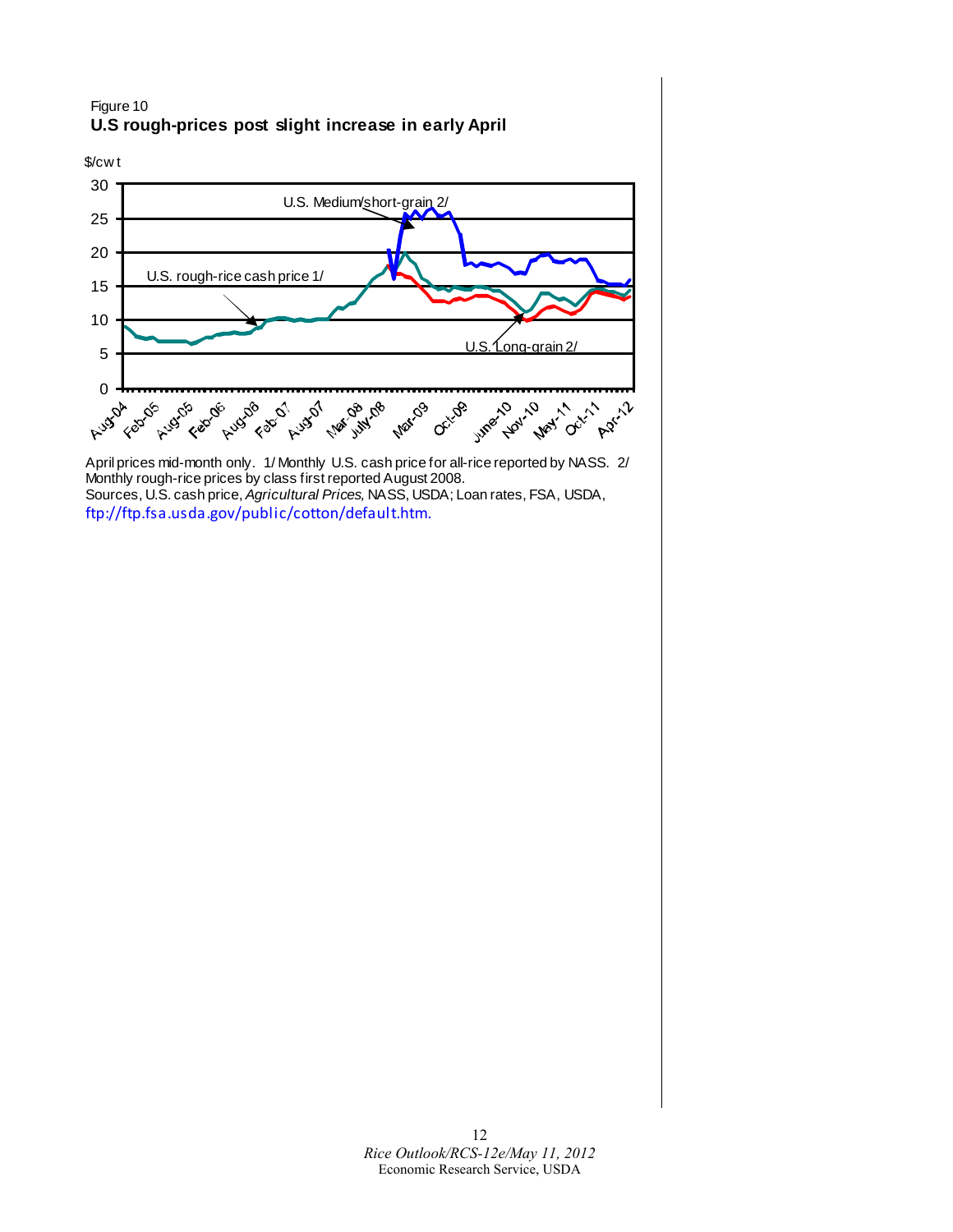## <span id="page-12-0"></span>**International Outlook**

#### *Global Rice Production Projected To Reach Another Record in 2012/13*

Global rice production for 2012/13 is forecast at a record 466.4 million tons (milled basis), an increase of less than 1 percent from a year earlier. The bumper crop is the result of expanded area. At 159.8 million hectares, global rice area is up 0.9 million hectares from a year earlier and the highest on record. Southeast Asia and Sub-Saharan Africa account for most of the expansion in global rice area in 2012/13. The average yield of 4.35 tons per hectare is unchanged from the year-earlier record.

Among the Asian global rice exporters, Cambodia, China, Thailand, and Vietnam are projected to harvest record crops in 2013/12, while production is expected to be a near-record in India and Pakistan in 2012/13. Thus, global exportable supplies are expected to be plentiful.

China, the world's largest rice-producing country, is projected to produce a record 141.0 million tons of rice in 2012/13, up fractionally from a year earlier, a result of expanded area. At 30.15 million hectares, China's rice area is the highest since 1999/2000. India's production is projected at a near-record 102.5 million cwt, down 1 percent from a year earlier, with both area and yield forecast to be slightly smaller in 2012/13. In nearby Pakistan, production is projected at a near-record 6.8 million tons, up almost 5 percent from a year earlier, a result of both area expansion and a higher yield.

Vietnam is projected to harvest a record 26.5-million ton crop in 2012/13, fractionally above a year earlier, a result of a slightly higher yield. Thailand is projected to harvest a record 21.05 million tons of rice, up 3 percent from a year earlier, a result of both record area and a record yield. For the United States, production is expected to decline 1 percent to 5.83 million tons, the result of a big drop in area. The crop (on a milled basis) is the smallest since 1988/99.

The remaining Asian net-exporting countries are projected to harvest larger crops in 2012/13. Burma's production is projected at 11.0 million tons, nearly 2 percent above a year earlier, a result of a record yield. Burma's area remains below levels reached prior to 2011/12 largely due to more favorable returns from alternative crops. Cambodia's record production is forecast at a record 4.5 million tons, up 5 percent from a year earlier, mostly due to expanded area. Please note that this month USDA revised Cambodia's production downward from 2005/06-2011/12 to more accurately reflect trade, use, and stocks estimates. The current production estimates for Cambodia no longer match official government estimates. USDA also revised Laos' production estimates—from 1999/2000-2011/12—to better account for use and ending stocks estimates.

Among the non-Asian exporters, both Brazil and Australia are projected to harvest larger crops in 2012/13. Brazil's production is projected to increase almost 2 percent to 11.0 million tons, mostly due to expanded area. In 2011/12, adverse weather was partially responsible for a 13-percent area decline in Brazil. Australia is projected to produce 720,000 tons of rice in 2012/13, almost 5 percent above a year earlier and the largest crop since 2001/02. The larger crop is the result of expanded area.

> 13 *Rice Outlook*/RCS-12e/May 11, 2012 Economic Research Service, USDA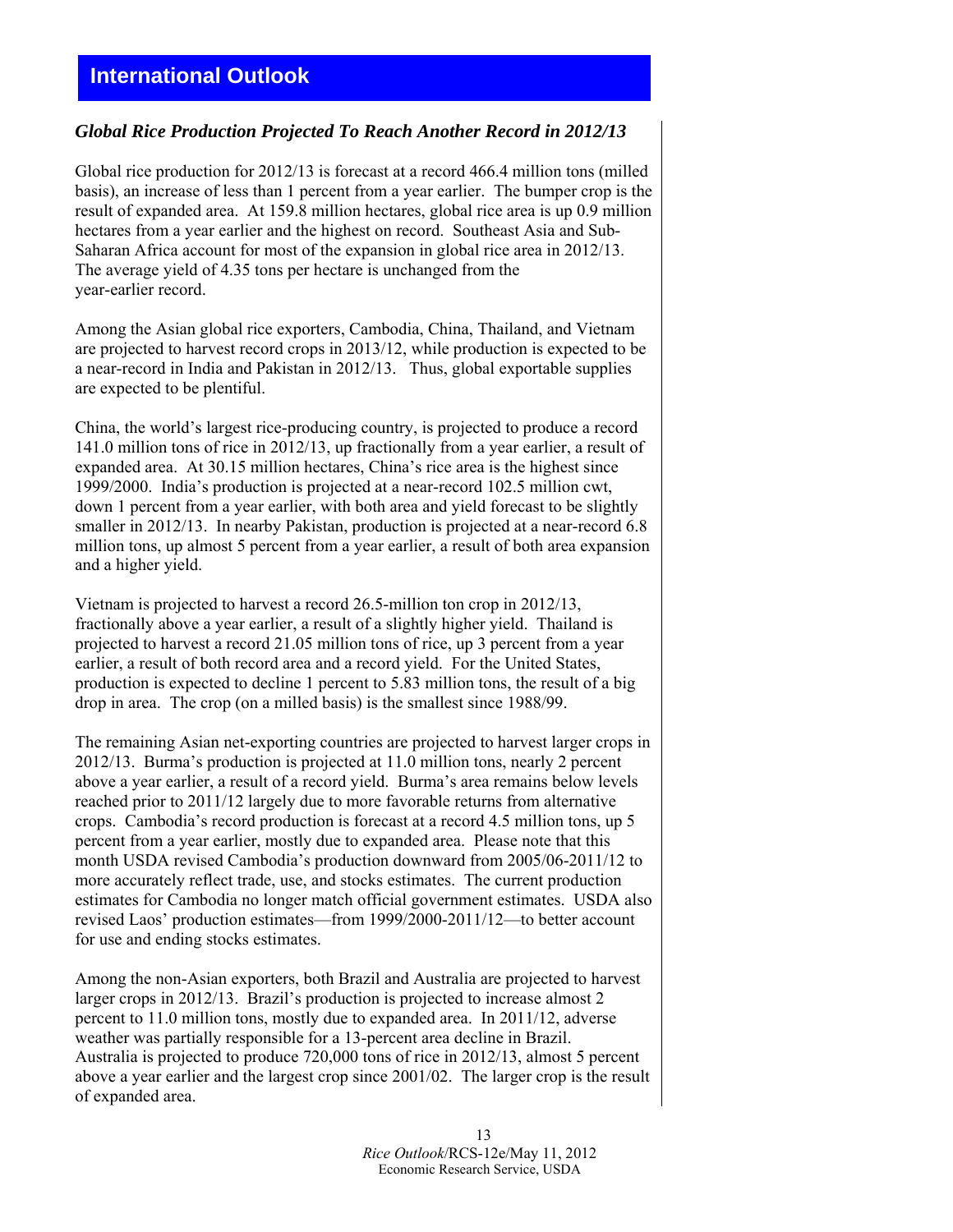In contrast, Argentina is projected to harvest 910,000 tons of rice in 2012/13, down nearly 5 percent from a year earlier, a result of smaller area. In nearby Uruguay, production is projected to drop 5 percent to 896,000 tons, also due to reduced area. For both Southern Cone exporters, higher returns for competing crops account for the expected area decline. Finally, Egypt is projected to harvest 3.8 million tons of rice in 2012/13, a drop of nearly 11 percent from a year earlier, also due to an area decline. The Government of Egypt wants to limit rice area to conserve water.

The top Asian rice importers are projected to harvest record crops in 2012/13. Indonesia—the third largest rice producing country—is projected to harvest 36.9 million tons of rice in 2012/13, a result of both expanded area and a higher yield. Bangladesh's production on 34.1 million tons of rice is unchanged from the year earlier record, with both area and yield the highest on record. The Philippines are projected to increase production 1.5 percent to 10.8 million tons, a result of record plantings. Malaysia's production of 1.7 million tons is up fractionally from a year earlier due to a small area expansion.

Among major non-Asian importers, Nigeria is projected to produce a record 2.85 million tons of rice, more than 5 percent above a year earlier, largely due to expanded area. Iran is projected to produce 1.55 million tons of rice in 2012/13, unchanged from a year earlier, but 12 percent below the 2007/08 record. Iraq's production is projected to remain at just 117,000 tons, well below levels achieved before 1990/91. Iraq imports most of its import needs. Production in the EU-27 is projected to decline more than 3 percent to 1.9 million tons, a result of smaller area. Like Brazil, China, and the United States, the EU-27 is both an exporter and importer of rice.

Global production for 2011/12 is projected at 463.3 million tons, down 0.6 million from last month's forecast but still 3 percent above a year earlier and the largest to date. The largest decrease was for Cambodia, whose production estimate was lowered 1.1 million tons to 4.3 million based on a revised production series for 2005/06-2011/12. Laos' 2011/12 production estimate was lowered 500,000 tons to 1.44 million tons, also based on a revised production series, going back to 1999/2000. The largest upward revision was for India whose crop was revised up 650,000 tons to a record 103.4 million tons based on Ministry of Agriculture data indicating a record yield. In addition, Sri Lanka's 2011/12 production was raised 0.4 million tons to a record 3.3 tons based on a larger area estimate provided by the Ministry of Agriculture.

In addition to these revisions for producers in Asia, this month USDA made several 2011/12 production revisions in Sub-Saharan Africa, largely based on information provided by U.S. Agricultural Counselors in various Posts in the region. On balance, the upward revisions were nearly offset by reductions. The largest 2011/12 increases were made for Tanzania and Sierra Leone. The largest reductions were made for Mali and Senegal.

Global disappearance for 2012/13 is projected at 465.7 million tons, up almost 2 percent from a year earlier and the highest on record. Bangladesh, Burma, China, India, Indonesia, Thailand, and Vietnam account for most of the expected increase in domestic use. Disappearance is expected to continue to decline in Japan and is projected nearly stable in South Korea and the United States. By region, East Asia,

> 14 *Rice Outlook*/RCS-12e/May 11, 2012 Economic Research Service, USDA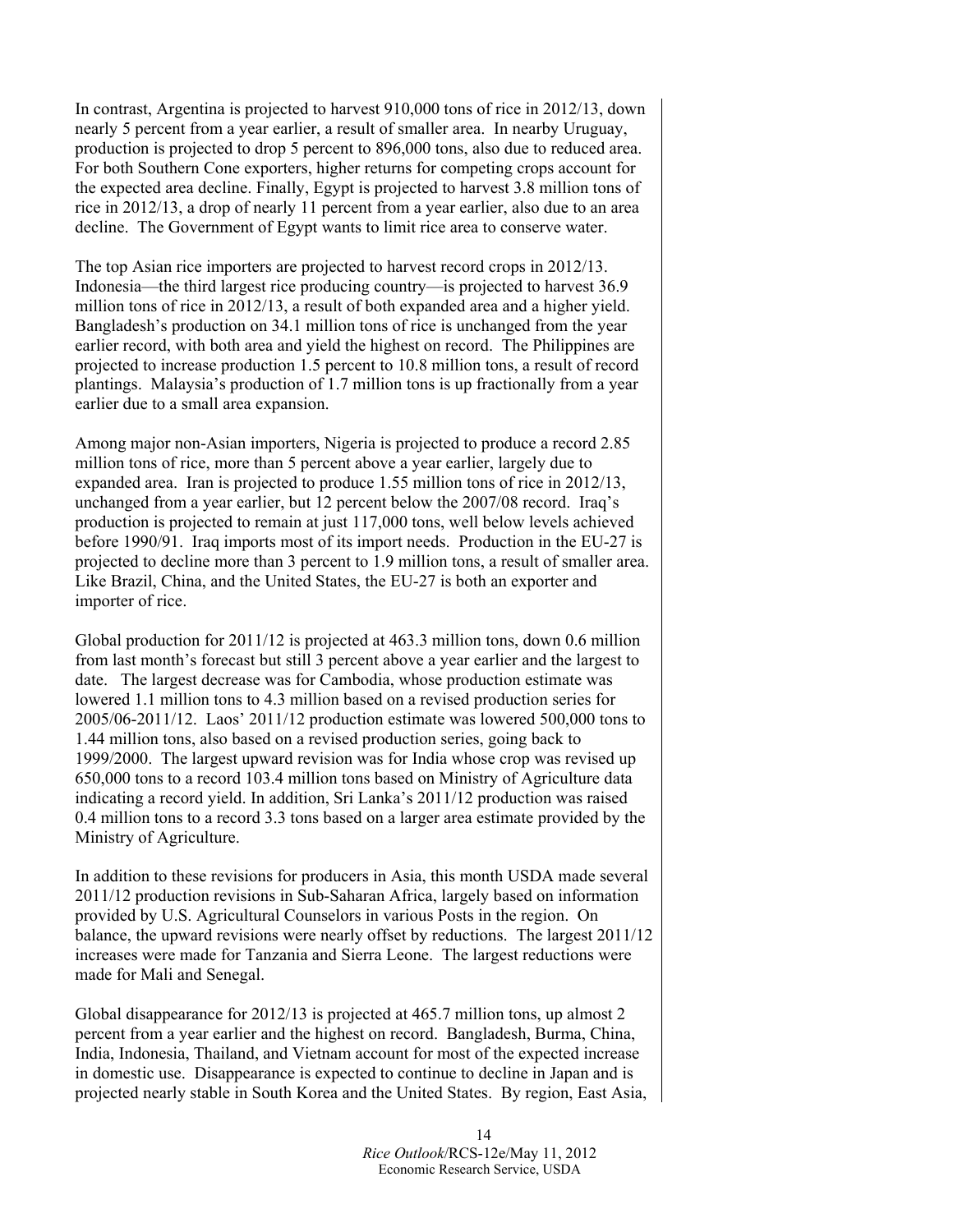South Asia, and Southeast Asia account for the bulk of the expected increase in disappearance in 2012/13.

Global ending stocks for 2012/13 are projected at 104.9 million tons, up 0.7 million tons from a year earlier and largest since 2001/02. This is the sixth consecutive year of rising global stocks. Thailand's stocks are projected to increase 29 percent to a record 12.1 million tons, largely due to government policy. Stocks are projected to be slightly higher in 2012/13 in China and India, but to decline in Bangladesh. The global stocks-to-use ratio for 2012/13 is calculated at 22.5 percent, virtually unchanged from a year earlier.

## *Global Rice Trade Projected To Increase to 35.2 Million Tons in 2013*

Global calendar year 2013 trade is forecast at 35.2 million tons, an increase of 3 percent from a year earlier and second only to the 2011 record of 35.9 million tons. On the export side, substantial increases by Burma, Cambodia, China, Pakistan, and Thailand are projected to more than offset lower shipments from Argentina, India, and the United States.





2011/12 and 2012/13 are forecasts.

Source: *Production, Supply, and Distribution* data base, Foreign Agricultural Service, USDA, [http://www.fas.usda.gov/psd](http://www.fas.usda.gov/psdonline)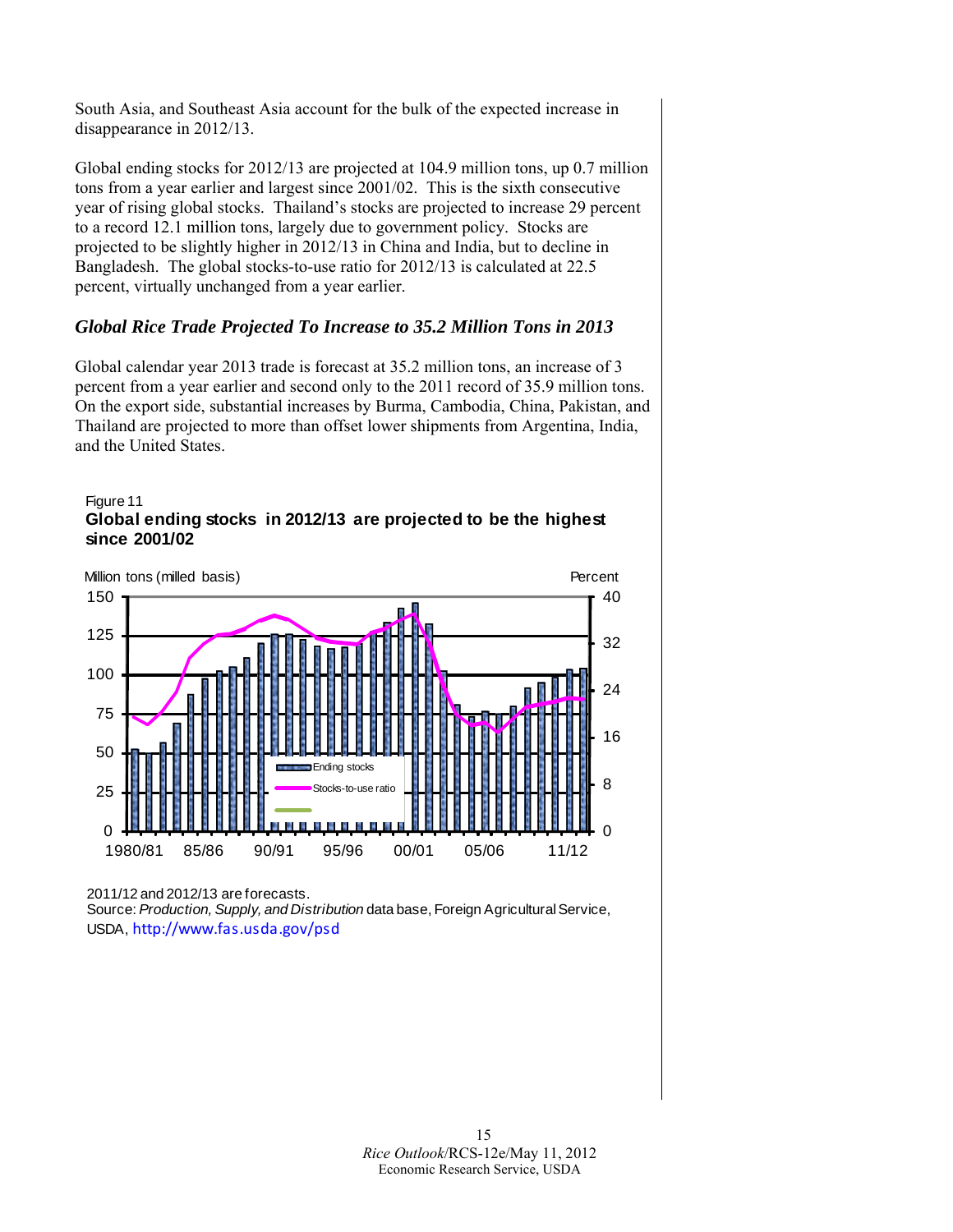#### Figure 12 **Global rice trade is projected to expand in 2013**



In 2013, Thailand is projected to return as the largest exporter, shipping 8.0 million tons, up 23 percent from a year earlier, but still well below the 2011 record of 10.65 million tons. Thailand's current policy makes its exports uncompetitive in many markets, leading to a substantial accumulation of government-held stocks. Vietnam's exports are forecast to remain unchanged from this year's record of 7.0 million tons, as Vietnam has picked up some of Thailand's markets. India is projected to export 6.0 million tons of rice in 2013, down from a record 7.0 million in 2012. Despite a record 2011/12 crop and large carryout, food security concerns limit India's exports.

Pakistan is projected to export a record 4.0 million tons in 2013, up almost 7 percent from a year earlier, a result of large supplies, competitive prices, and expanded global trade. The United States is projected to export 3.0 million tons of rice in 2013, down 9 percent from a year earlier. The substantial decline is based on much smaller supplies and a wider price difference over major Asian competitors. These are the smallest U.S. exports (converted to a milled basis) since 2001. These five countries account for about 80 percent of global rice trade and are the largest shippers by a substantial margin.

Among the mid-level exporters, Cambodia is projected to export a record 950,000 tons of rice in 2013, up 19 percent from the year-earlier revised level. The increase is primarily due to large supplies and expanded global trade. Burma is projected to boost exports 25 percent to 750,000 tons, still below 2011 trade and well below record levels shipped prior to World War II.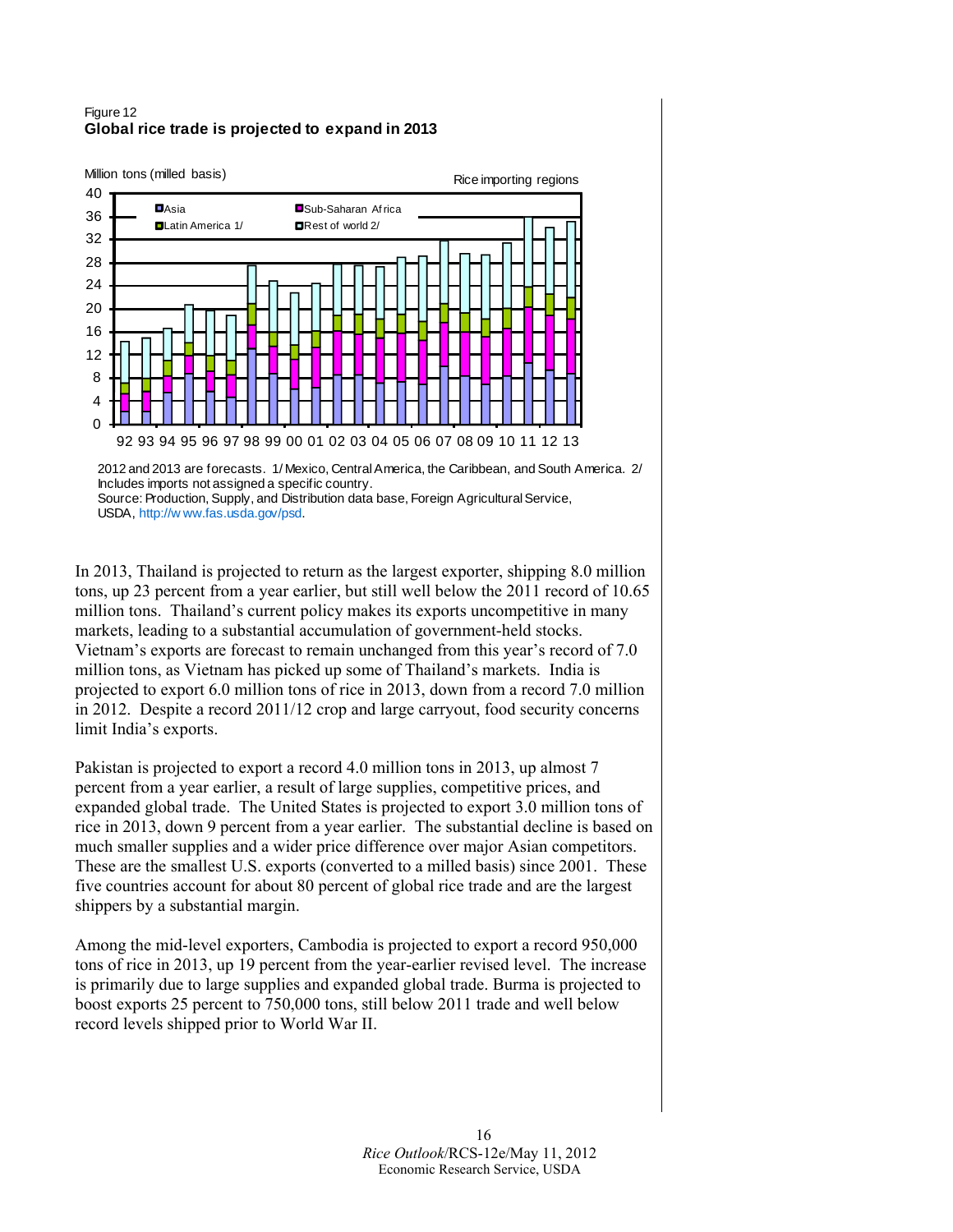Outside Asia, Egypt's exports are projected to be unchanged from this year's 600,000 tons, as area restrictions continue to prevent Egypt's export from returning to the record levels achieved prior to 2009. In South America, Brazil is projected to export 900,000 tons of rice in 2013, up 9 percent from a year earlier, making Brazil a net exporter in 2013. The increase is based on larger supplies. In contrast, Argentina is projected to reduce exports 14 percent to 560,000 tons, mostly due to smaller supplies. Despite a smaller crop, Uruguay's 2013 exports are projected to be unchanged from this year's 850,000 tons. Both Argentina and Uruguay export the bulk of their rice crop. Australia's exports are projected to increase 11 percent to 500,000 tons in 2013, the highest since 2001 and the result of larger supplies.

On the import side, most major Asia importers are projected to import less rice in 2013. Indonesia is projected to import 1.4 million tons of rice, down 28 percent from a year earlier, the result of large supplies. Malaysia is projected to import 1.05 million tons of rice in 2013, down 3 percent from a year earlier, the result of a record crop. Bangladesh's imports are projected to decline almost 8 percent to 600,000 tons, also due to a record crop. Imports by the Philippines are projected at 1.5 million tons, unchanged from this year, largely due to a larger crop.



Figure 13 **Thailand is projected to be the largest rice exporter in 2012**

2012 and 2013 are forecasts. These five countries account for more than 80 percent of global rice exports.

Source: *Production, Supply, and Distribution* data base, Foreign Agricultural Service, USDA, [http://www.fas.usda.gov/psd.](http://www.fas.usda.gov/psdonline)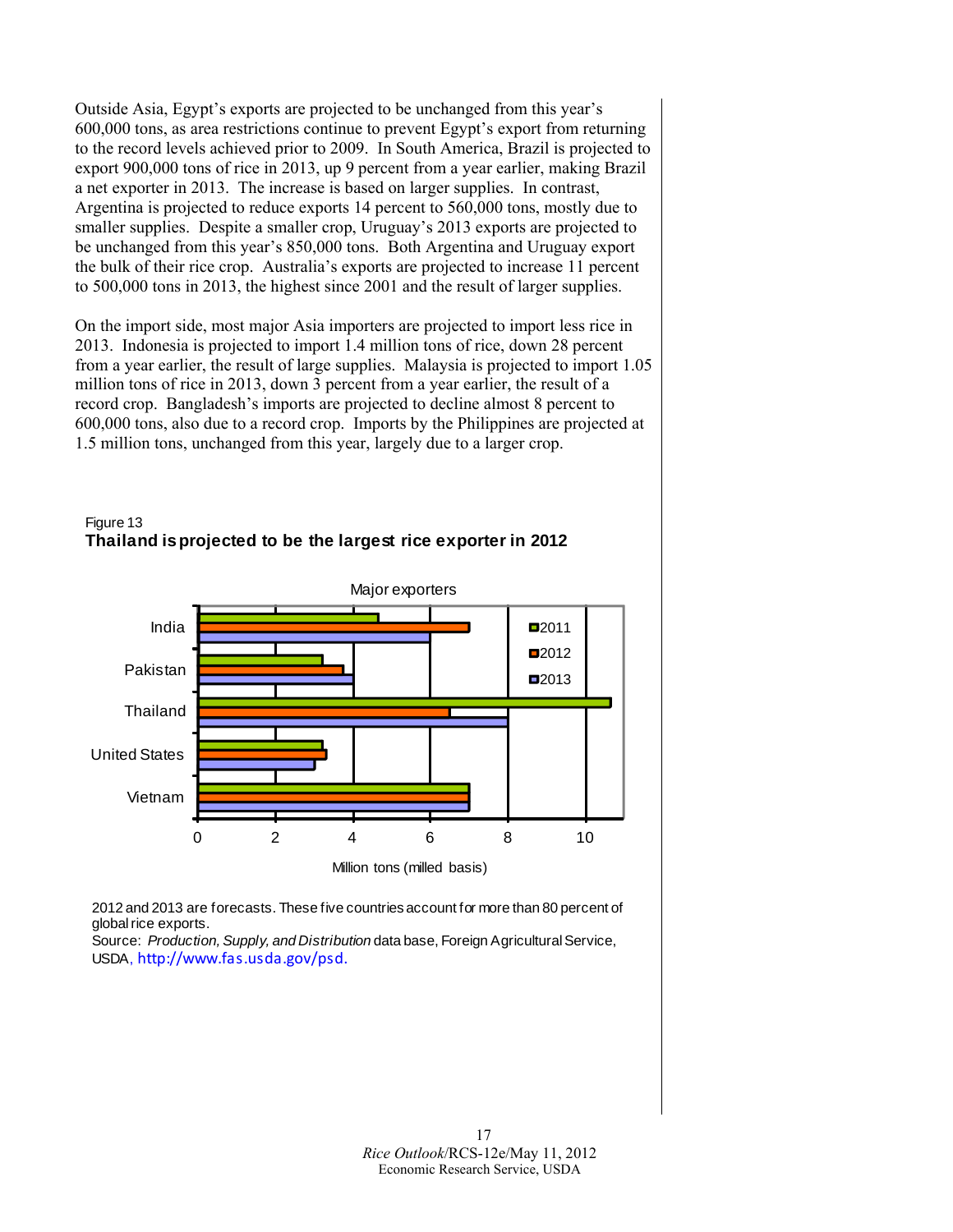



2012 and 2013 are forecasts. Source: *Production, Supply, and Distribution* data base, Foreign Agricultural Service, USDA, [http://www.fas.usda.gov/psd](http://www.fas.usda.gov/psdonline).

## Figure 15 **Indonesia is projected to import less rice in 2013**



2012 and 2013 are forecasts. These seven countries typically account for about one-third of global imports. Source: *Production, Supply, and Distribution* data base, Foreign Agricultural Service, USDA, [http://www.fas.usda.gov/psd.](http://www.fas.usda.gov/psdonline)

> 18 *Rice Outlook*/RCS-12e/May 11, 2012 Economic Research Service, USDA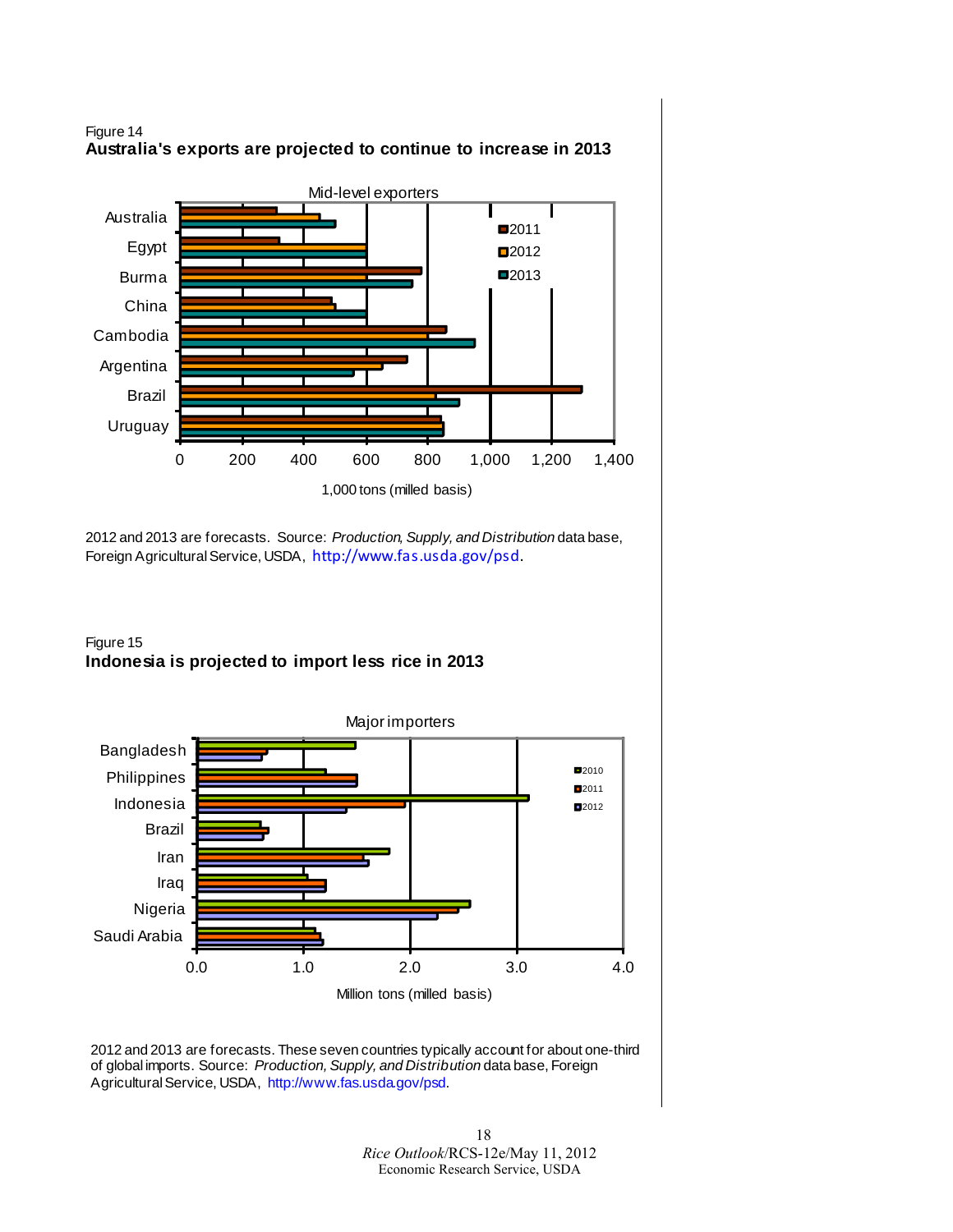Outside Asia, Nigeria's imports are forecast at 2.25 million tons, down 8 percent from a year earlier, a result of a record crop. In contrast, South Africa's imports are projected to increase 33 percent to a record 1.0 million tons, a result of strong consumption growth. South Africa does not produce rice. In the Middle East, Iran is projected to import a near-record 1.6 million tons of rice in 2013, up 3 percent from a year earlier, despite a larger crop. Iraq's imports are projected to be unchanged from this year's near-record 1.2 million tons. Saudi Arabia is projected to import 1.18 million tons of rice in 2013, up 2 percent from a year earlier. Like South Africa, Saudi Arabia does not grow rice.

## *Thailand's Trading Prices Increase On Stronger Demand*

Prices for most grades of Thailand's parboiled and white rice have risen over the past month due to inquiries from buyers for large shipments to Nigeria before July when import are scheduled to tariffs rise. Exportable supplies are also tight due to large government purchases. Prices for Thailand's high-quality, 100-percent Grade B (fob vessel, Bangkok) milled rice for export were quoted at \$603 per ton for the week ending May 8, up \$49 from the week ending April 10. Prices for Thailand's 5-percent brokens were quoted at \$613 per ton for the week ending May 8, up \$31 from the week ending April 10. These are the highest prices since early December.

Prices for Thailand's 5-percent parboiled rice—a specialty rice—were quoted at \$618 per ton for the week ending May 8, up \$31 from the week ending April 10. Prices for Thailand's brokens have increased over the past month as well. For the week ending May 8, prices for Thailand's A-1 Super 100-percent brokens were quoted at \$555 per ton, up \$30 from the week ending April 10. In contrast, price quotes for Thailand's premium jasmine rice were quoted at \$1,026 per ton for the week ending May 8, down \$37 from April 10. All price quotes for Thailand's rice are from the *Weekly Rice Price Update*, reported by the U.S. Agricultural Counselor in Bangkok.

In contrast, price quotes from Vietnam declined slightly over the past month, as business has softened slightly. For the week ending May 8, prices for Vietnam's 5 percent double-water-polished with 5-percent brokens were quoted at \$435 per ton—down \$5 per ton from the week ending April 10. Thailand's price quotes for 5 percent brokens are currently \$149 per ton above quotes for Vietnam's 5-percent double-water-polished milled rice, compared with a difference of \$103 last month.

U.S. long-grain milled-rice prices have increased from a month earlier, largely a response to expectations of a much smaller crop in 2012/13 based on the March 30 intended plantings estimates. For the week ending May 1, prices for high-quality Southern long-grain rice (No. 2, 4-percent brokens, bagged, free alongside vessel, U.S. Gulf port) were quoted at \$524 per ton, up \$22 from April 10. U.S. long-grain milled-rice traders faces strong price competition in the global market. U.S. longgrain rough-rice (bulk, fob vessel, New Orleans) was quoted at \$335 per ton for the week ending May 1, up \$20 from the week ending April 1. In contrast to U.S. milled exports, sales of long-grain rough-rice have been strong in recent weeks, primarily to Latin America.

Prices for California rice for the domestic and export markets have remained unchanged over the past month. California's package-quality medium-grain rice

> 19 *Rice Outlook*/RCS-12e/May 11, 2012 Economic Research Service, USDA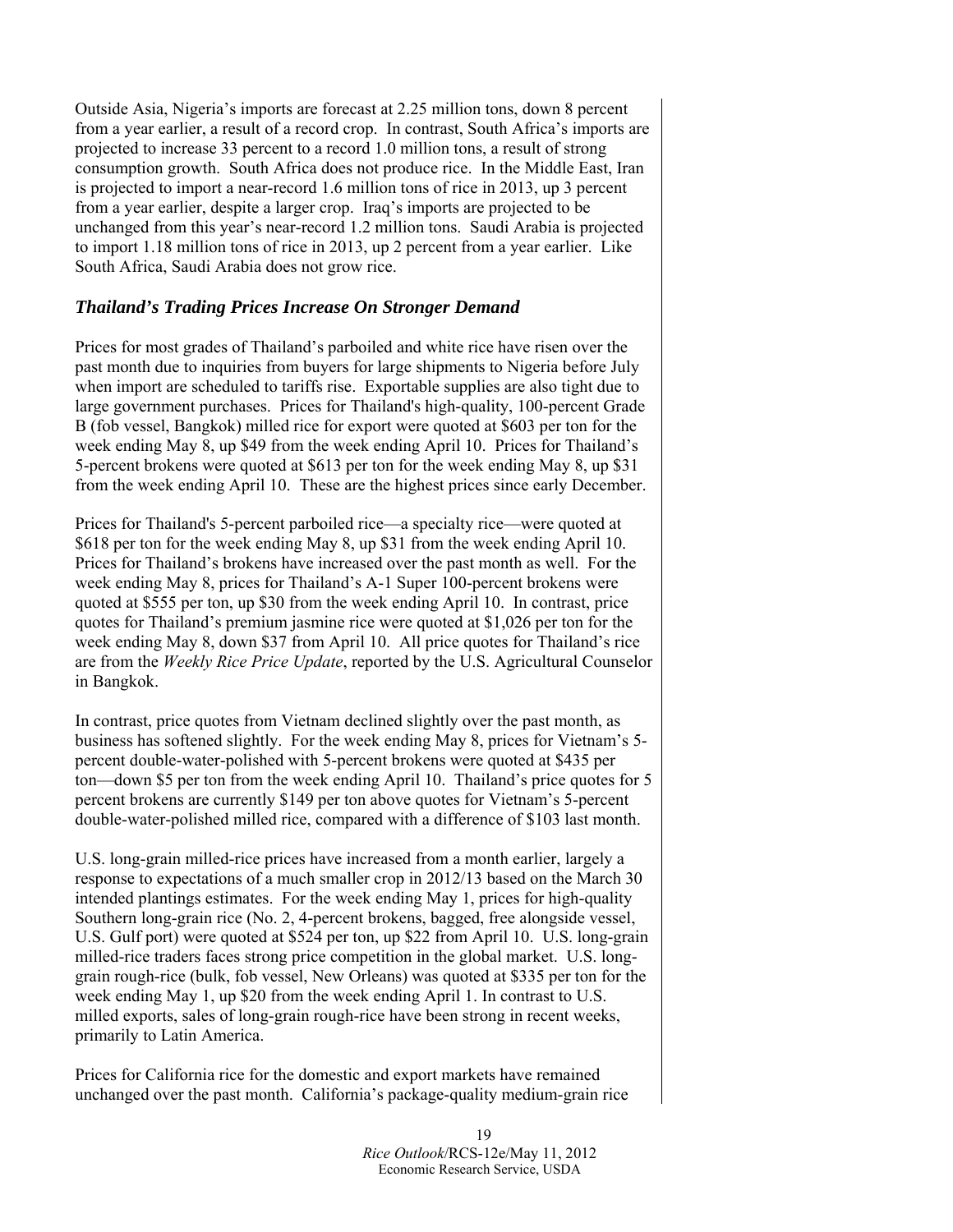(sacked) for domestic sales remains quoted at \$772 per ton for the week ending May 1. Export prices (for 30-kg bags, fob vessel) for California milled rice were quoted at \$685 per ton for the week ending May 1, also unchanged from the week ending April 10. Exports of California rice have been at near-record pace this year, despite greater competition from Australia and Egypt in several medium- and shortgrain markets. Price quotes for Vietnam, U.S. long- and medium-grain milled-rice prices, and U.S. rough-rice export prices are from the weekly *Creed Rice Market Report*.

## Figure 16 **U.S. and Thai milled rice export prices have increased since April**

Dollars/Ton (milled rice)

*.*



May prices are mid-month only. Monthly prices are simple average of w eekly quotes. All prices quoted "free-on-board" vessel. 1/ The U.S. reported free-alongside price is adjusted to reflect a free-on-board status. 2/ April-June 2008 and December 2009 nominal price quotes only, not actual trading prices. Sources: Thai price quotes, *Thailand Grain and Feed Weekly Rice Price Update*, U.S. ag counselor, Bangkok; U.S. and Vietnam price quotes, *Creed Rice Market Report*.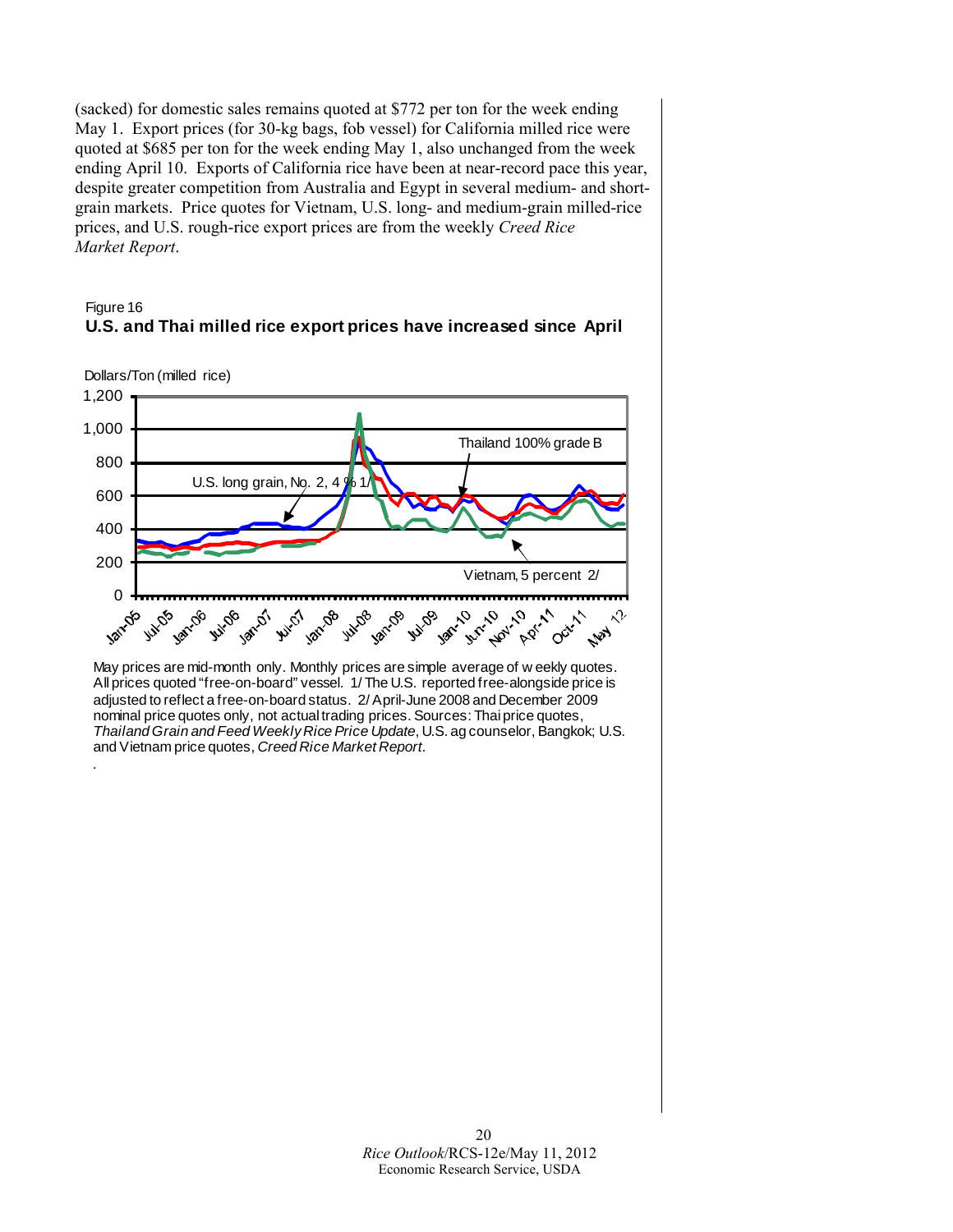<span id="page-20-0"></span>**Contact Information** 

Nathan Childs (202) 694-5292 [nchilds@ers.usda.gov](mailto:nchilds@ers.usda.gov)<br>Beverly Payton (web publishing) (202) 694-5165 bpayton@ers.usda.gov Beverly Payton (web publishing)  $(202)$  694-5165

#### **Subscription Information**

Subscribe to ERS' e-mail notification service at<http://www.ers.usda.gov/updates/>to receive timely notification of newsletter availability. Printed copies can be purchased from the USDA Order Desk by calling 1-800-363-2068 (specify the issue number). To order printed copies of the five field crop newsletters—cotton and wool, feed, rice, oil crops, and wheat—as a series, specify series SUB-COR-4043.

## *Data*

Monthly tables from *Rice Outlook* are available in Excel (.xls) spreadsheets at [http://www.ers.usda.gov/briefing/rice/data.htm.](http://www.ers.usda.gov/briefing/rice/data.htm) These tables contain the latest data on production, use, prices, and trade.

## *Related Websites*

Rice Outlook <http://usda.mannlib.cornell.edu/MannUsda/viewDocumentInfo.do?documentID=1285>

Rice Briefing Room <http://www.ers.usda.gov/Briefing/Rice/>

WASDE <http://usda.mannlib.cornell.edu/MannUsda/viewDocumentInfo.do?documentID=1194>

Grain Circular [http://www.fas.usda.gov/grain\\_arc.asp](http://www.fas.usda.gov/grain_arc.asp) 

The U.S. Department of Agriculture (USDA) prohibits discrimination in all its programs and activities on the basis of race, color, national origin, age, disability, and, where applicable, sex, marital status, familial status, parental status, religion, sexual orientation, genetic information, political beliefs, reprisal, or because all or a part of an individual's income is derived from any public assistance program. (Not all prohibited bases apply to all programs.) Persons with disabilities who require alternative means for communication of program information (Braille, large print, audiotape, etc.) should contact USDA's TARGET Center at (202) 720-2600 (voice and TDD).

To file a complaint of discrimination write to USDA, Director, Office of Civil Rights, 1400 Independence Avenue, S.W., Washington, D.C. 20250-9410 or call (800) 795-3272 (voice) or (202) 720-6382 (TDD). USDA is an equal opportunity provider and employer.

#### **E-mail Notification**

Readers of ERS outlook reports have two ways they can receive an e-mail notice about release of reports and associated data.

• Receive timely notification (soon after the report is posted on the web) via USDA's Economics, Statistics and Market Information System (which is housed at Cornell University's Mann Library). Go to [http://usda.mannlib.cornell.edu/Man](http://usda.mannlib.cornell.edu/MannUsda/aboutEmailService.do) [nUsda/aboutEmailService.do](http://usda.mannlib.cornell.edu/MannUsda/aboutEmailService.do) and follow the instructions to receive email notices about ERS, Agricultural Marketing Service, National Agricultural Statistics Service, and World Agricultural Outlook Board products.

• Receive weekly notification (on Friday afternoon) via the ERS website. Go to <http://www.ers.usda.gov/Updates/> and follow the instructions to receive notices about ERS outlook reports, Amber Waves magazine, and other reports and data products on specific topics. ERS also offers RSS (really simple syndication) feeds for all ERS products. Go t[o http://www.ers.usda.gov/rss/](http://www.ers.usda.gov/rss/) to get started.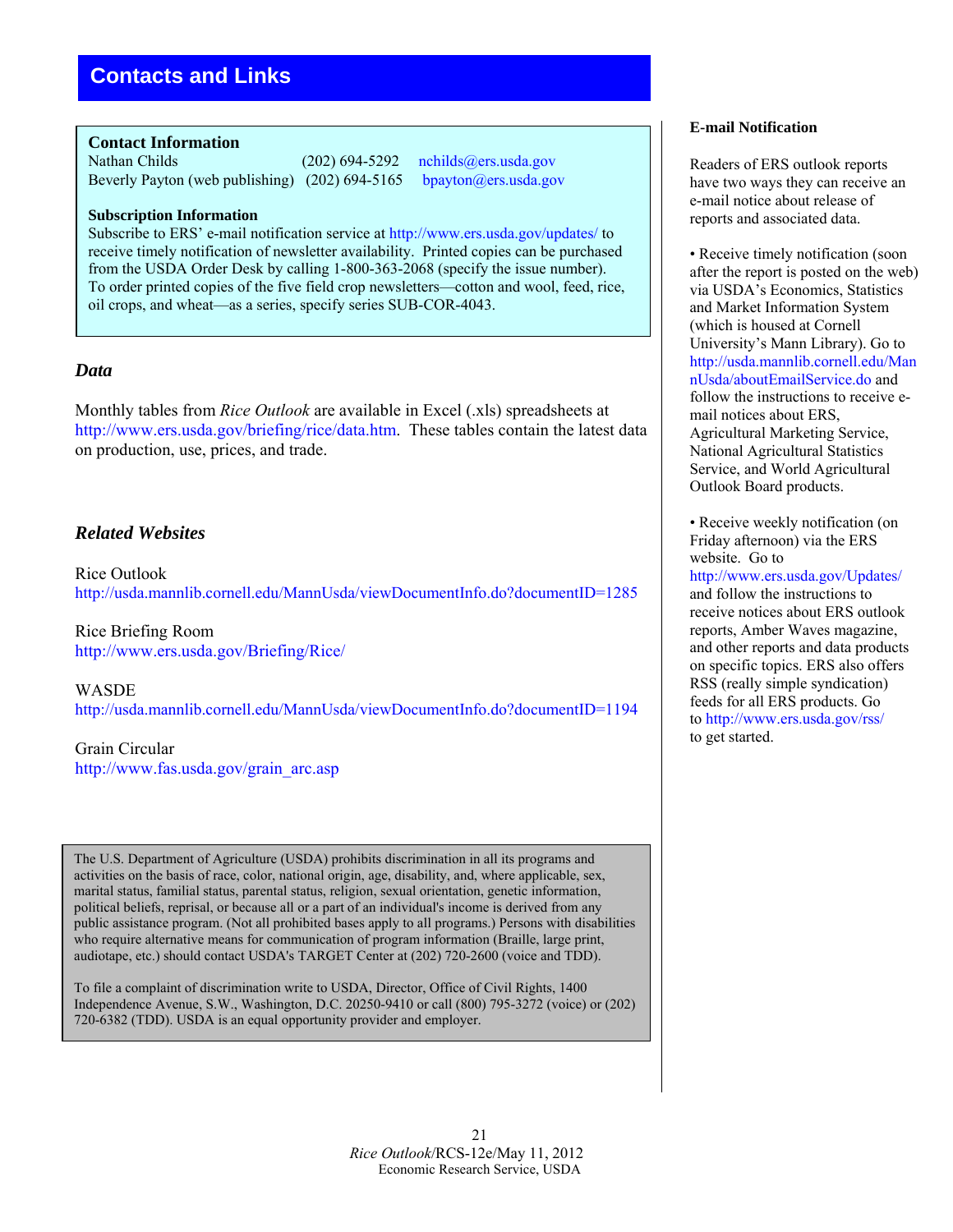<span id="page-21-0"></span>

| Table 1--U.S. rice supply and use 1/ |         |         |             |                           |         |               |               |
|--------------------------------------|---------|---------|-------------|---------------------------|---------|---------------|---------------|
| ltem                                 | 2006/07 | 2007/08 | 2008/09     | 2009/10                   | 2010/11 | 2011/12<br>2/ | 2012/13<br>2/ |
| <b>TOTAL RICE</b>                    |         |         |             | Million acres             |         |               |               |
| Area:                                |         |         |             |                           |         |               |               |
| Planted                              | 2.838   | 2.761   | 2.995       | 3.135                     | 3.636   | 2.689         | 2.561         |
| Harvested                            | 2.821   | 2.748   | 2.976       | 3.103                     | 3.615   | 2.618         | 2.533         |
|                                      |         |         |             | Pounds per harvested acre |         |               |               |
| Yield                                | 6,898   | 7,219   | 6,846       | 7,085                     | 6,725   | 7,067         | 7,225         |
|                                      |         |         |             | Million cwt               |         |               |               |
| Beginning stocks                     | 43.0    | 39.3    | 29.5        | 30.4                      | 36.5    | 48.5          | 34.0          |
| Production                           | 194.6   | 198.4   | 203.7       | 219.9                     | 243.1   | 185.0         | 183.0         |
| Imports                              | 20.6    | 23.9    | 19.2        | 19.0                      | 18.3    | 20.5          | 22.0          |
| Total supply                         | 258.2   | 261.6   | 252.4       | 269.3                     | 297.9   | 254.0         | 239.0         |
| Food, industrial,                    |         |         |             |                           |         |               |               |
| & residual 3/                        | 124.7   | 123.2   | 123.8       | 120.0                     | 134.5   | N/A           | N/A           |
| Seed                                 | 3.4     | 3.7     | 3.9         | 4.5                       | 3.3     | N/A           | N/A           |
| Total domestic use                   | 128.1   | 126.8   | 127.6       | 124.5                     | 137.8   | 123.0         | 123.0         |
| Exports                              | 90.8    | 105.3   | 94.4        | 108.3                     | 111.6   | 97.0          | 89.0          |
| Rough                                | 32.1    | 37.7    | 31.6        | 40.4                      | 34.9    | 35.0          | 32.0          |
| Milled 4/                            | 58.7    | 67.6    | 62.8        | 68.0                      | 76.8    | 62.0          | 57.0          |
| Total use                            | 218.8   | 232.1   | 222.0       | 232.8                     | 249.5   | 220.0         | 212.0         |
| Ending stocks                        | 39.3    | 29.5    | 30.4        | 36.5                      | 48.5    | 34.0          | 27.0          |
|                                      |         |         |             |                           |         |               |               |
| Stocks-to-use ratio                  | 18.0    | 12.7    | 13.7        | 15.7                      | 19.4    | 15.4          | 12.7          |
|                                      |         |         | $%$ / $cwt$ |                           |         |               |               |
| Average farm                         |         |         |             |                           |         | 13.90         | 15.30         |
| price 5/                             | 9.96    | 12.80   | 16.80       | 14.40                     | 12.70   | 14.30         | 16.30         |
|                                      |         |         |             | Percent                   |         |               |               |
| Average                              |         |         |             |                           |         |               |               |
| milling rate                         | 71.00   | 69.88   | 70.83       | 71.53                     | 68.86   | 70.00         | 70.25         |

N/A = not available. 1/ August-July market year; rough equivalent. 2/ Projected. 3/ Residual includes unreported use, processing losses, and estimating errors. 4/ Rough-rice equivalent. 5/ Market-year weighted average.

Source: *World Agricultural Supply and Demand Estimates,* WAOB, USDA.

*Updated May 11, 2012.*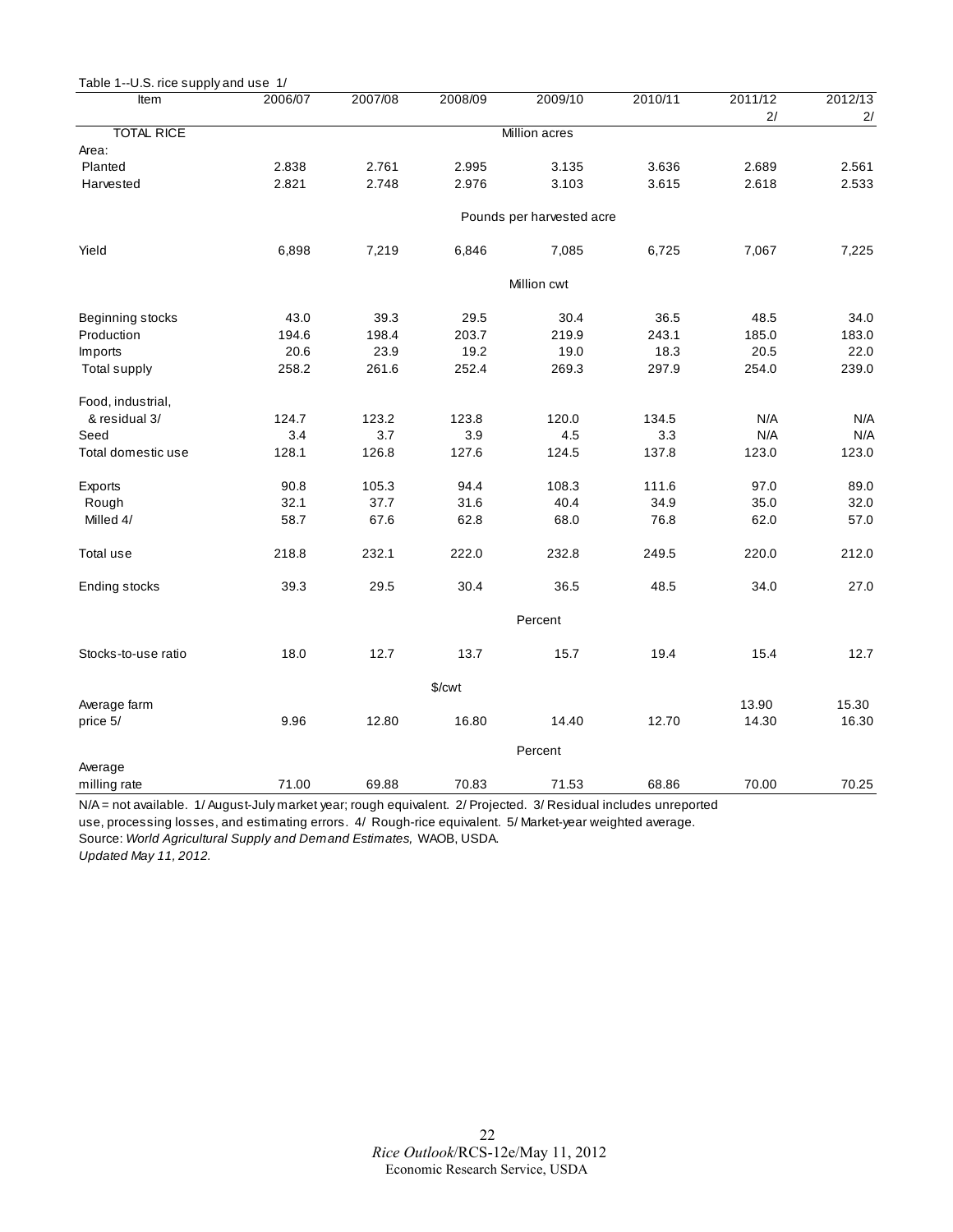<span id="page-22-0"></span>

| Table 2--U.S. rice supply and use, by class 1/ |             |         |         |                           |         |          |          |  |  |
|------------------------------------------------|-------------|---------|---------|---------------------------|---------|----------|----------|--|--|
| <b>Item</b>                                    | 2006/07     | 2007/08 | 2008/09 | 2009/10                   | 2010/11 | 2011/12  | 2012/13  |  |  |
| <b>LONG GRAIN:</b>                             |             |         |         |                           |         | 2/       | 2/       |  |  |
|                                                |             |         |         | Million acres             |         |          |          |  |  |
| Planted                                        | 2.200       | 2.063   | 2.365   | 2.290                     | 2.841   | 1.794    | 1.864    |  |  |
| Harvested                                      | 2.186       | 2.052   | 2.350   | 2.265                     | 2.826   | 1.740    | 1.842    |  |  |
|                                                |             |         |         | Pounds per harvested acre |         |          |          |  |  |
| Yield                                          | 6,727       | 6,980   | 6,522   | 6,743                     | 6,486   | 6,691    | 6,922    |  |  |
|                                                |             |         |         | Million cwt               |         |          |          |  |  |
| Beginning stocks                               | 32.7        | 28.5    | 19.1    | 20.0                      | 23.0    | 35.6     | 20.1     |  |  |
| Production                                     | 147.1       | 143.2   | 153.3   | 152.7                     | 183.3   | 116.4    | 127.5    |  |  |
| Im ports                                       | 14.2        | 17.7    | 15.9    | 16.5                      | 15.8    | 18.0     | 19.0     |  |  |
| Total supply                                   | 194.0       | 189.4   | 188.2   | 189.3                     | 222.2   | 170.1    | 166.6    |  |  |
| Domestic use 3/                                | 93.4        | 90.9    | 100.1   | 91.9                      | 108.5   | 88.0     | 91.0     |  |  |
| Exports                                        | 72.0        | 79.4    | 68.0    | 74.3                      | 78.0    | 62.0     | 59.0     |  |  |
| Total use                                      | 165.4       | 170.4   | 168.1   | 166.2                     | 186.5   | 150.0    | 150.0    |  |  |
| Ending stocks                                  | 28.5        | 19.1    | 20.0    | 23.0                      | 35.6    | 20.1     | 16.6     |  |  |
|                                                |             |         |         | Percent                   |         |          |          |  |  |
| Stocks-to-use ratio                            | 17.2        | 11.2    | 11.9    | 13.9                      | 19.1    | 13.4     | 11.0     |  |  |
|                                                |             |         |         |                           |         | 13.20 to | 14.50 to |  |  |
| Average farm price                             | 9.47        | 12.40   | 14.90   | 12.90                     | 11.00   | 13.60    | 15.50    |  |  |
|                                                |             |         |         |                           |         |          |          |  |  |
| <b>MEDIUM/SHORT GRAIN:</b>                     |             |         |         | Million acres             |         |          |          |  |  |
| Planted                                        | 0.638       | 0.698   | 0.630   | 0.845                     | 0.795   | 0.895    | 0.697    |  |  |
| Harvested                                      | 0.635       | 0.696   | 0.626   | 0.838                     | 0.789   | 0.878    | 0.691    |  |  |
|                                                |             |         |         | Pounds per harvested acre |         |          |          |  |  |
| Yield                                          | 7,484       | 7,924   | 8,063   | 8,010                     | 7,580   | 7,812    | 8,032    |  |  |
|                                                | Million cwt |         |         |                           |         |          |          |  |  |
| Beginning stocks                               | 9.4         | 10.0    | 9.1     | 8.0                       | 12.0    | 10.1     | 11.2     |  |  |
| Production                                     | 47.5        | 55.2    | 50.5    | 67.1                      | 59.8    | 68.6     | 55.5     |  |  |
| Imports                                        | 6.3         | 6.2     | $3.4\,$ | 2.5                       | 2.5     | 2.5      | 3.0      |  |  |
| Total supply 4/                                | 63.4        | 70.8    | 61.9    | 78.6                      | 73.1    | 81.2     | 69.7     |  |  |
| Domestic use 3/                                | 34.6        | 35.9    | 27.5    | 32.5                      | 29.4    | 35.0     | 32.0     |  |  |
| Exports                                        | 18.8        | 25.8    | 26.4    | 34.0                      | 33.6    | 35.0     | 30.0     |  |  |
| Total use                                      | 53.4        | 61.7    | 53.9    | 66.6                      | 63.0    | 70.0     | 62.0     |  |  |
| Ending stocks                                  | 10.0        | 9.1     | 8.0     | 12.0                      | 10.1    | 11.2     | 7.7      |  |  |
|                                                |             |         |         | Percent                   |         |          |          |  |  |
| Stocks-to-use ratio                            | 18.8        | 14.7    | 14.9    | 18.1                      | 16.1    | 16.0     | 12.5     |  |  |
|                                                |             |         |         |                           |         |          |          |  |  |
|                                                |             |         |         |                           |         | 15.50 to | 17.25 to |  |  |
| Average farm price                             | 12.10       | 14.60   | 24.80   | 18.40                     | 18.80   | 15.90    | 18.25    |  |  |
| Ending stocks                                  |             |         |         |                           |         |          |          |  |  |
| difference 1/                                  | 0.8         | 1.3     | 2.4     | $1.4$                     | 2.7     |          |          |  |  |
|                                                |             |         |         |                           |         |          |          |  |  |

-- = Not available. 1/ Stock totals by type om it brokens, which are included in total stocks for all types of rice in table 1.

2/ Projected. 3/ Includes residual. 4/ Accounts for the difference in beginning

and ending stocks of brokens. Thus, total supply of medium/short-grain may not equal the sum of beginning stocks, production, and imports.

Source: *World Agricultural Supply and Demand Estimates,* WAOB, USDA. *Updated May 11, 2012.*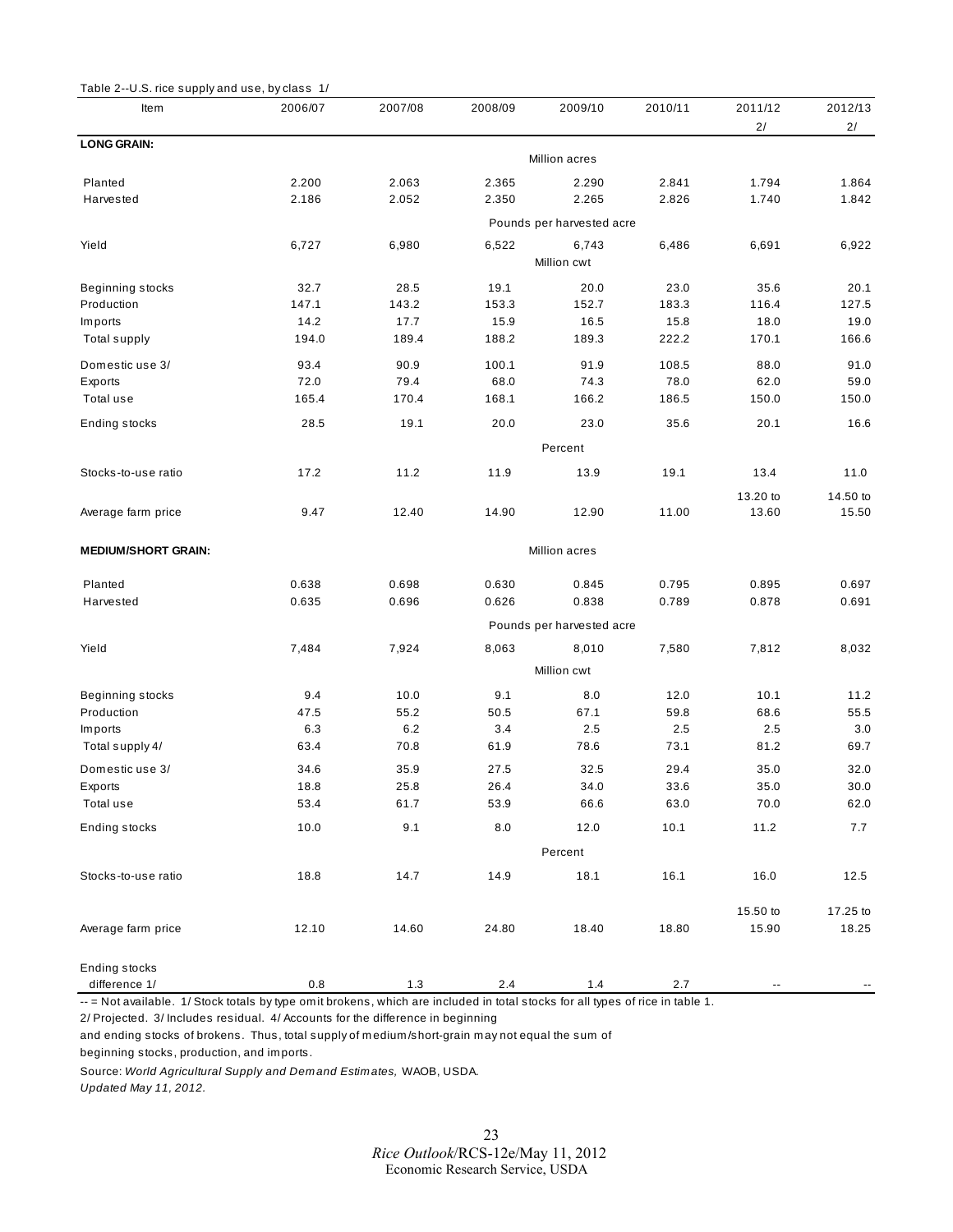<span id="page-23-0"></span>Table 3--U.S. monthly average farm prices and marketings

|                           | 2011/12             |           | 2010/11 |           | 2009/10              |           |  |
|---------------------------|---------------------|-----------|---------|-----------|----------------------|-----------|--|
| Month                     | \$/ <sub>cut</sub>  | 1,000 cwt | \$/cwt  | 1,000 cwt | $%$ / $\mathsf{cwt}$ | 1,000 cwt |  |
|                           |                     |           |         |           |                      |           |  |
| August                    | 13.60               | 11,384    | 11.70   | 10,691    | 14.90                | 10,503    |  |
| September                 | 14.40               | 12,507    | 11.00   | 15,095    | 14.80                | 11,061    |  |
| October                   | 14.50               | 11,454    | 11.50   | 17,131    | 14.50                | 14,148    |  |
| November                  | 14.50               | 10,928    | 12.60   | 16,929    | 14.50                | 13,854    |  |
| December                  | 14.20               | 14,177    | 13.90   | 19,137    | 14.90                | 15,902    |  |
| January                   | 14.20               | 14,422    | 14.00   | 21,806    | 15.00                | 19,351    |  |
| February                  | 13.80               | 13,187    | 13.40   | 14,847    | 14.80                | 13,991    |  |
| March                     | 13.60               | 14,165    | 13.00   | 15,844    | 14.30                | 16,292    |  |
| April                     | 14.30 1/            | N/A       | 13.10   | 12,727    | 14.30                | 12,525    |  |
| May                       |                     |           | 12.70   | 14,227    | 13.80                | 13,145    |  |
| June                      |                     |           | 12.10   | 11,317    | 13.20                | 11,019    |  |
| July                      |                     |           | 12.90   | 13,369    | 12.60                | 11,952    |  |
| Average price to date     | $14.12$ 2/          |           |         |           |                      |           |  |
| Season average farm price | $14.10 \frac{3}{2}$ |           | 12.70   |           | 14.40                |           |  |
| Average Marketings        |                     | 12,778    |         | 15,260    |                      | 13,645    |  |
| Total volume marketed     |                     | 102,224   |         | 183,120   |                      | 163,743   |  |

 $N/A = Not available.$ 

1/ Mid-month only. 2/ Simple average. 3/ Mid-point of season-average farm price projection.

Source: Monthly cash price and marketings, *Agricultural Prices,* National Agricultural Statistics Service, USDA. *Last updated May 11, 2012.*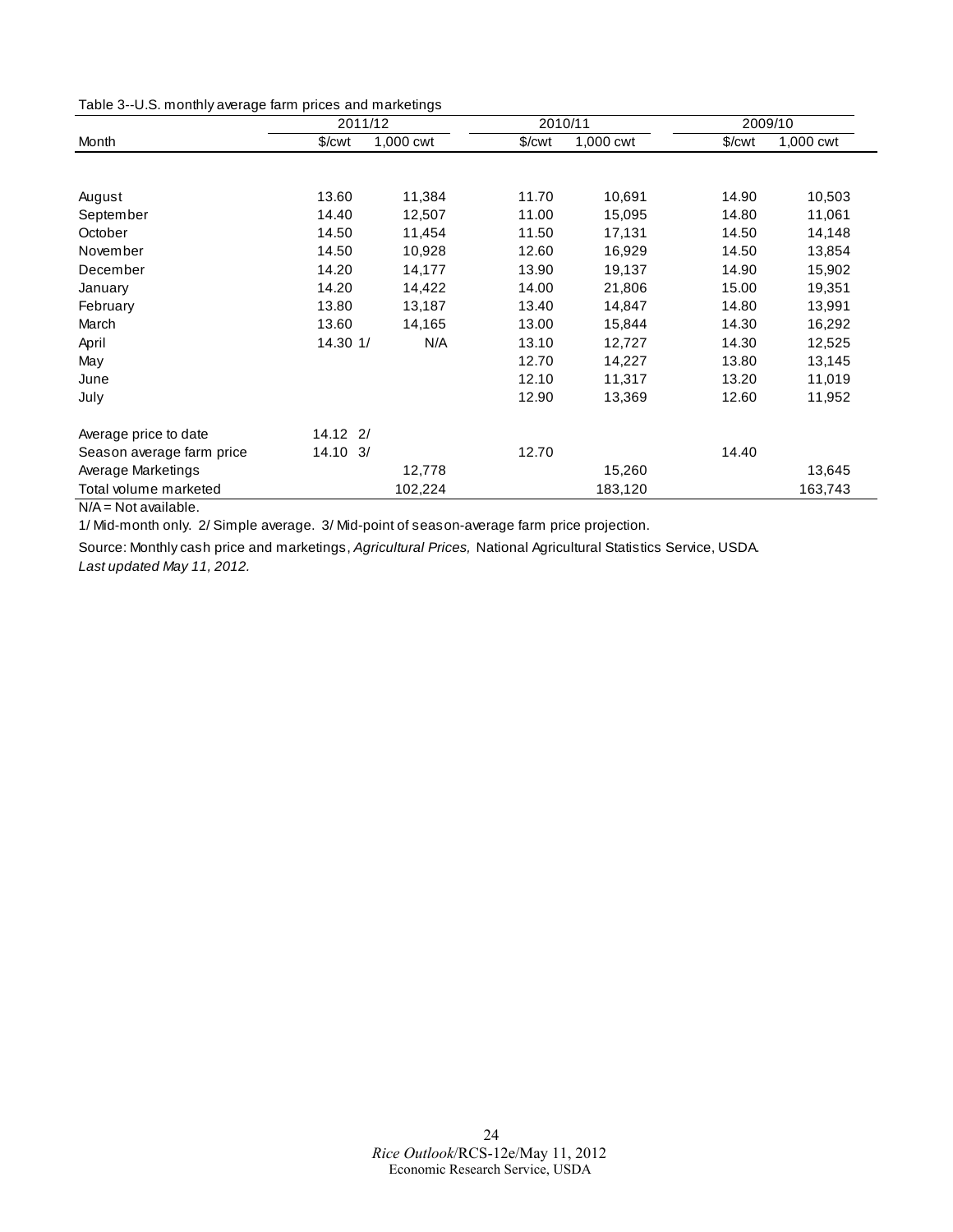<span id="page-24-0"></span>

|                           |                    | Long-grain |                    |           | Medium/Short Grain |           |                    |           |
|---------------------------|--------------------|------------|--------------------|-----------|--------------------|-----------|--------------------|-----------|
|                           | 2011/12            |            | 2010/11            |           |                    | 2011/12   |                    | 2010/11   |
| Month                     | \$/ <sub>cut</sub> | 1,000 cwt  | \$/ <sub>cut</sub> | 1,000 cwt | \$/ <sub>cut</sub> | 1,000 cwt | \$/ <sub>cut</sub> | 1,000 cwt |
|                           |                    |            |                    |           |                    |           |                    |           |
| August                    | 12.40              | 9,343      | 10.30              | 8,570     | 19.00              | 2,041     | 17.10              | 2,121     |
| September                 | 13.70              | 10,310     | 9.98               | 12,764    | 17.80              | 2,197     | 16.90              | 2,331     |
| October                   | 14.10              | 8,694      | 10.10              | 14,295    | 15.90              | 2,760     | 18.80              | 2,836     |
| November                  | 13.90              | 7,196      | 10.60              | 12,773    | 15.70              | 3,732     | 18.90              | 4,156     |
| December                  | 13.80              | 9,938      | 11.30              | 13,085    | 15.20              | 4,239     | 19.50              | 6,052     |
| January                   | 13.60              | 9,482      | 11.80              | 15,722    | 15.20              | 4,940     | 19.60              | 6,084     |
| February                  | 13.20              | 9,917      | 12.00              | 11,726    | 15.30              | 3,270     | 18.80              | 3,121     |
| March                     | 13.00              | 10,041     | 11.60              | 12,537    | 15.00              | 4,124     | 18.50              | 3,307     |
| April                     | 13.30 1/           | N/A        | 11.20              | 9,562     | 15.90 1/           | N/A       | 18.60              | 3,165     |
| May                       |                    |            | 10.90              | 11,211    |                    |           | 19.00              | 3,016     |
| June                      |                    |            | 11.00              | 9,573     |                    |           | 18.40              | 1,744     |
| July                      |                    |            | 11.40              | 9,866     |                    |           | 19.00              | 2,503     |
| Average to date 2/        | 13.44              |            |                    |           | 16.11              |           |                    |           |
| Season-average farm price | 13.40 3/           |            | 11.00              |           | 15.70 3/           |           | 18.80              |           |
| Average marketings        |                    | 9,269      |                    | 11,807    |                    | 3,413     |                    | 3,370     |
| Total volume marketed     |                    | 74,921     |                    | 141,684   |                    | 27,303    |                    | 40,436    |

N/A = Not available. 1/ Mid-month only. 2/ Simple average. 3/ Forecast.

Source: Monthly cash price and marketings, *Agricultural Prices,* National Agricultural Statistics Service, USDA.

*Last updated May 11, 2012.*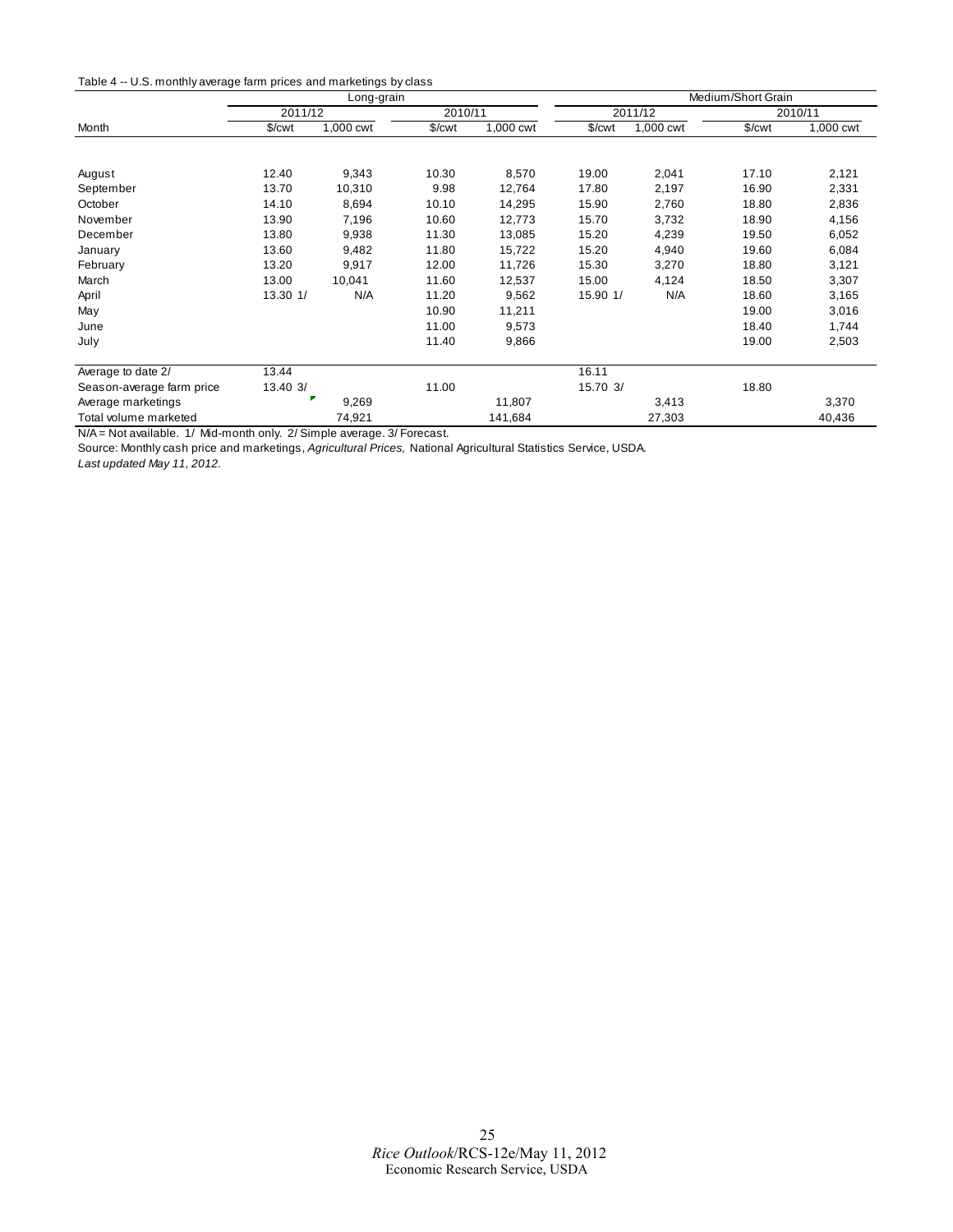<span id="page-25-0"></span>

| Table 5--USDA-calculated world market rice prices (rough basis) 1/ |  |
|--------------------------------------------------------------------|--|
|--------------------------------------------------------------------|--|

|             | 2011/12 |         | 2010/11            |         | 2009/10 |         |  |
|-------------|---------|---------|--------------------|---------|---------|---------|--|
|             |         | Medium/ |                    | Medium/ |         | Medium/ |  |
| Month       | Long    | short   | Long               | short   | Long    | short   |  |
|             |         |         | \$/ <sub>cut</sub> |         |         |         |  |
| August      | 14.08   | 14.40   | 9.58               | 9.68    | 11.33   | 11.42   |  |
| September   | 15.09   | 15.44   | 10.51              | 10.62   | 11.25   | 11.35   |  |
| October     | 15.63   | 15.99   | 12.15              | 12.29   | 11.02   | 11.11   |  |
| November    | 14.93   | 15.28   | 13.40              | 13.58   | 11.40   | 11.50   |  |
| December    | 13.90   | 14.21   | 14.50              | 14.67   | 13.03   | 13.15   |  |
| January     | 12.61   | 12.88   | 13.98              | 14.15   | 13.03   | 13.14   |  |
| February    | 11.81   | 12.20   | 12.68              | 13.35   | 12.74   | 12.99   |  |
| March       | 11.52   | 11.92   | 12.13              | 12.76   | 11.21   | 11.42   |  |
| April       | 11.15   | 11.54   | 11.76              | 12.36   | 10.53   | 10.72   |  |
| May 2/      | 11.61   | 12.02   | 11.58              | 12.17   | 9.92    | 10.10   |  |
| June        |         |         | 11.78              | 12.39   | 9.41    | 9.57    |  |
| July        |         |         | 12.49              | 13.14   | 9.42    | 9.58    |  |
| Market-year |         |         |                    |         |         |         |  |
| average 1/  | 13.23   | 13.59   | 12.21              | 12.60   | 11.19   | 11.34   |  |

1/ Simple average of the U.S. Department of Agriculture's w eekly adjusted w orld market price. 2/ Preliminary.

Source: *Cotton and Rice Weekly Prices* (ftp://ftp.fsa.usda.gov/public/cotton/default.htm), Farm Service Agency, USDA.

*Last updated May 11, 2012.*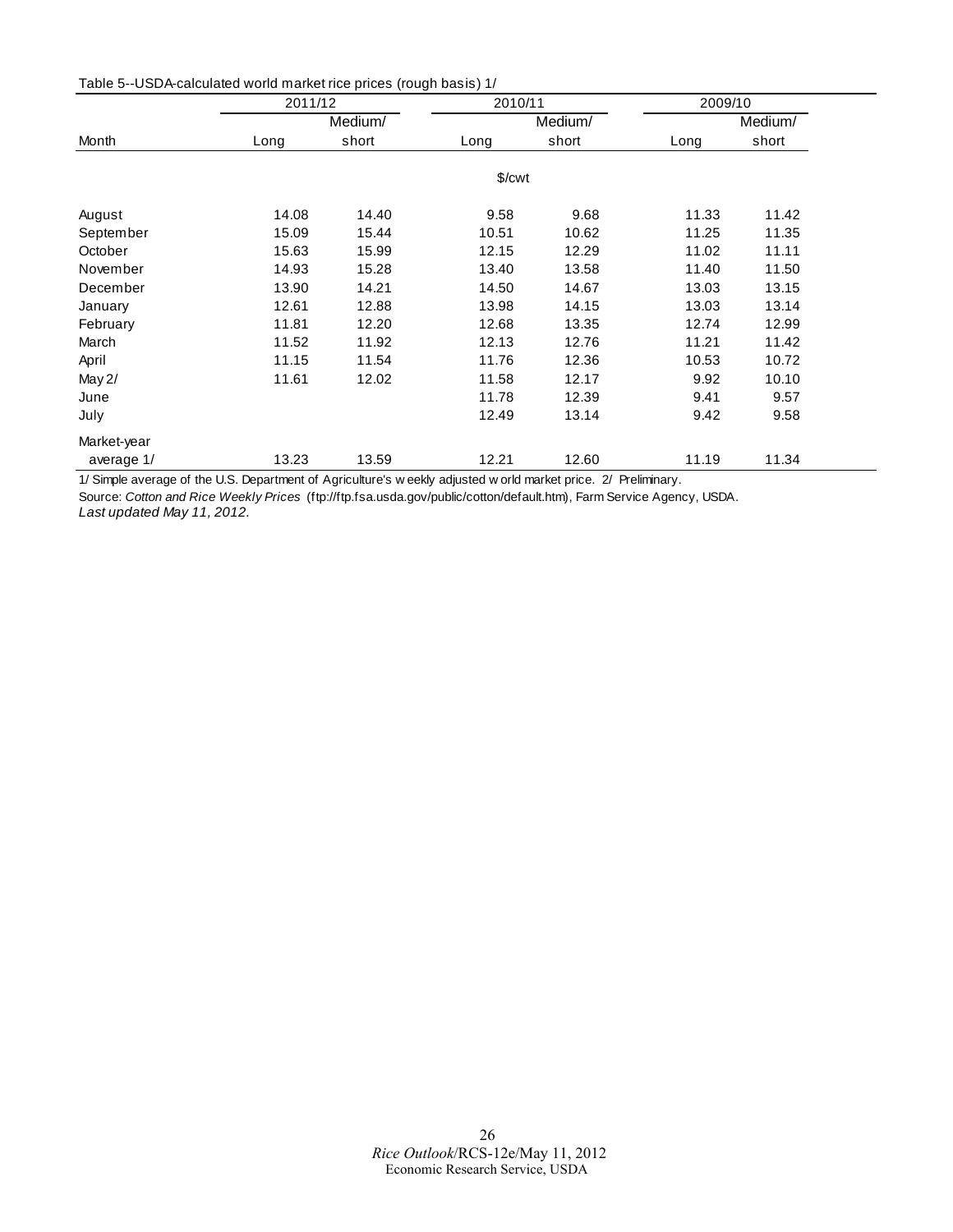#### <span id="page-26-0"></span>Table 6--U.S. commercial rice imports 1/

| Country<br>or               | 2011/12<br>as of | 2010/11<br>as of | 2010/11<br>market | 2009/10<br>market | 2008/09<br>market | 2007/08<br>market |
|-----------------------------|------------------|------------------|-------------------|-------------------|-------------------|-------------------|
| region                      | February 2012 2/ | February 2011    | year              | year              | year              | year              |
|                             |                  |                  | 1,000 metric tons |                   |                   |                   |
| <b>ASIA</b>                 | 327.7            | 303.5            | 529.8             | 563.9             | 536.4             | 720.2             |
| China                       | 2.3              | 1.1              | 3.1               | 3.8               | 4.0               | 123.0             |
| India                       | 59.5             | 47.9             | 96.5              | 94.8              | 74.0              | 119.1             |
| Pakistan                    | 8.2              | 10.5             | 17.3              | 19.4              | 16.9              | 19.4              |
| Thailand                    | 243.8            | 232.0            | 393.4             | 401.0             | 422.1             | 454.4             |
| Vietnam                     | 12.2             | 10.0             | 15.9              | 41.6              | 17.5              | 0.6               |
| Other                       | 1.7              | 2.0              | 3.6               | 3.4               | 1.9               | 3.8               |
| <b>EUROPE &amp; FSU</b>     | 8.1              | 5.3              | 12.5              | 9.4               | 7.6               | 8.5               |
| Italy                       | 4.6              | 3.4              | 7.5               | 6.2               | 5.7               | 6.3               |
| Spain                       | 2.6              | 1.3              | 3.8               | 1.6               | 0.4               | 0.4               |
| Russia                      | 0.0              | 0.0              | 0.0               | 0.0               | 0.1               | 0.1               |
| United Kingdom              | 0.0              | 0.0              | 0.0               | 0.1               | 0.4               | 0.5               |
| Other                       | 0.9              | 0.6              | 1.2               | 1.5               | 0.9               | 1.2               |
| <b>WESTERN HEMISPHERE</b>   | 46.5             | 14.7             | 42.7              | 30.4              | 31.1              | 28.5              |
| Argentina                   | 1.6              | 1.4              | 2.7               | 2.5               | 1.1               | 2.6               |
| <b>Brazil</b>               | 25.9             | 2.2              | 6.3               | 3.5               | 3.9               | 2.4               |
| Canada                      | 9.8              | 9.6              | 17.1              | 15.4              | 18.0              | 13.6              |
| Mexico                      | 0.7              | 0.6              | 1.3               | 6.1               | 6.1               | 9.2               |
| Uruguay                     | 8.5              | 0.8              | 15.4              | 2.9               | 1.7               | 0.3               |
| Other                       | 0.0              | 0.0              | 0.0               | 0.0               | 0.2               | 0.4               |
| <b>OTHER</b>                | 0.5              | 2.8              | 3.5               | 5.5               | 39.3              | 5.2               |
| Egypt                       | 0.0              | 0.0              | 0.0               | 0.6               | 36.6              | 2.7               |
| <b>United Arab Emirates</b> | 0.3              | 2.5              | 3.0               | 4.4               | 2.2               | 2.2               |
| Other                       | 0.2              | 0.3              | 0.5               | 0.4               | 0.5               | 0.3               |
| <b>TOTAL</b>                | 382.8            | 326.3            | 588.6             | 609.2             | 614.3             | 762.4             |

1/ Columns labeled "market year" are total August-July imports reported by the U.S. Census Bureau. 2/ Most recent month available.

All data is reported on a product-w eight basis. Categories may not sum to total due to rounding.

Source: U.S. Census Bureau, Department of Commerce.

*Last updated May 9, 2012.*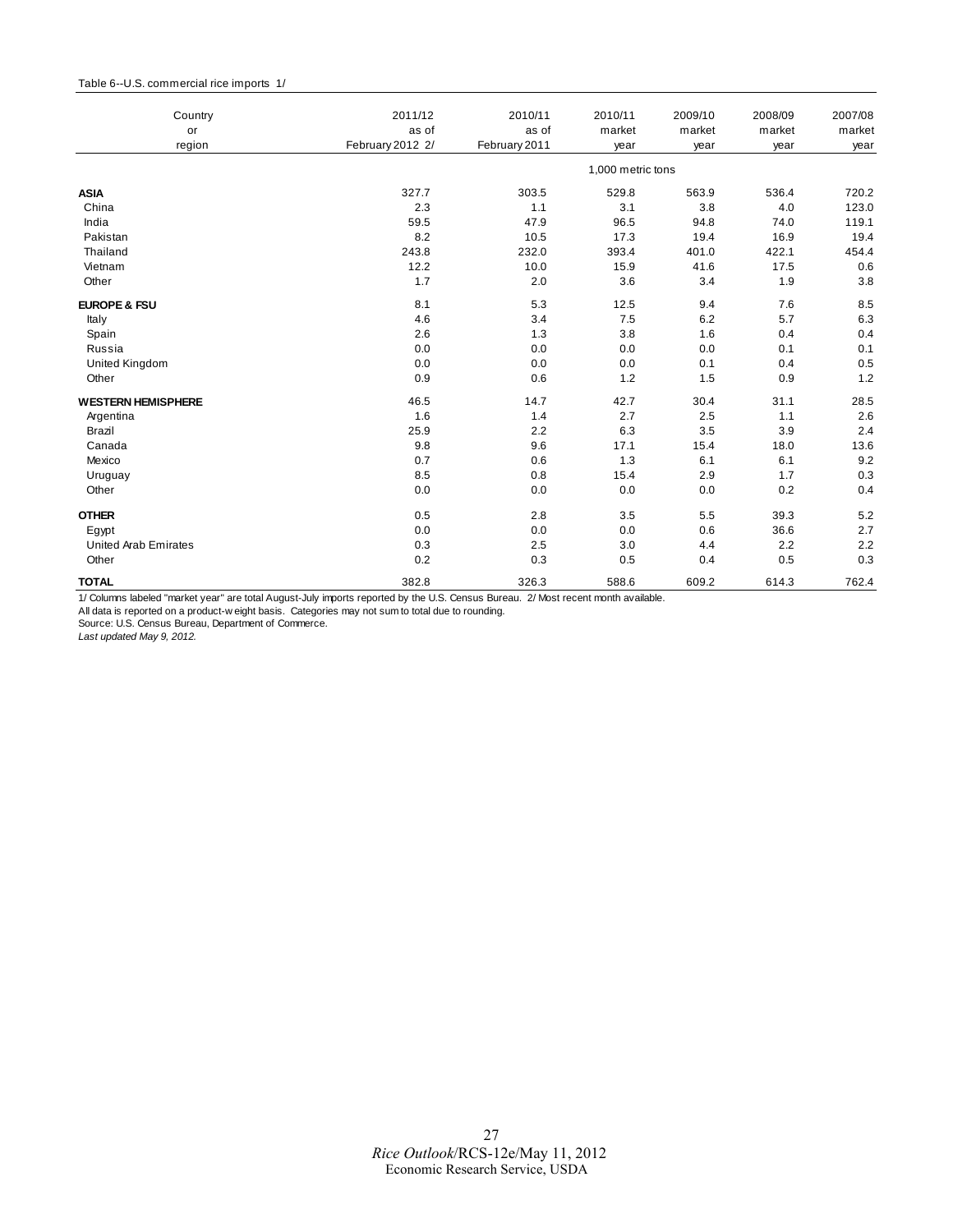#### <span id="page-27-0"></span>Table 7--U.S. commercial rice exports

| Country<br>or                          |                              | 2011/12<br>as of    | 2010/11<br>as of | 2010/11<br>market | 2009/10<br>market | 2008/09<br>market | 2007/08<br>market |
|----------------------------------------|------------------------------|---------------------|------------------|-------------------|-------------------|-------------------|-------------------|
| region                                 |                              | 04/26/2012 1/       | 04/28/2011 1/    | year 2/           | year 2/           | year $2/$         | year $2/$         |
|                                        |                              |                     |                  | 1,000 metric tons |                   |                   |                   |
| <b>EUROPE &amp; FSU</b>                | $\pmb{\tau}$                 | 54.8 $\blacksquare$ | 84.1             | 101.7             | 98.3              | 77.6              | 89.8              |
| <b>European Union</b>                  | $\overline{\mathbf{r}}$      | 46.5 $\blacksquare$ | 73.9             | 90.3              | 88.6              | 71.0              | 87.0              |
| Other Europe                           | F                            | 5.2                 | 5.1              | 5.3               | 2.6               | 3.9               | 0.8               |
| Former Soviet Union (FSU)              |                              | 3.1                 | 5.1              | 6.1               | 7.1               | 2.7               | 2.0               |
| <b>NORTHEAST ASIA</b>                  | ₽                            | 567.2               | 466.9            | 473.6             | 571.3             | 472.3             | 450.9             |
| Hong Kong                              |                              | 0.7                 | 0.8              | 0.6               | 1.1               | 0.6               | 1.1               |
| Japan                                  | ٠                            | 362.2               | 345.8            | 355.3             | 388.9             | 85.0              | 339.9             |
| South Korea                            | $\overline{\mathbf{r}}$      | 137.5               | 108.7            | 100.6             | 79.4              | 386.1             | 78.6              |
| Taiwan                                 | F                            | 66.8                | 11.6             | 17.1              | 101.9             | 0.6               | 31.3              |
| OTHER ASIA, OCEANIA, & THE MIDDLE EAST | τ                            | 487.0               | 583.4            | 641.7             | 751.5             | 668.9             | 697.4             |
| Australia                              |                              | 7.9                 | 12.8             | 15.8              | 26.2              | 27.5              | 12.8              |
| Iraq                                   |                              | 0.0                 | 114.0            | 114.0             | 135.1             | 121.0             | 188.6             |
| Israel                                 | $\pmb{\tau}$<br>$\pmb{\tau}$ | 22.2 $\blacksquare$ | 30.7             | 33.3              | 45.7              | 33.4              | 30.0              |
| Jordan                                 |                              | 93.1                | 77.7             | 83.0              | 66.4              | 86.2              | 79.7              |
| Micronesia                             |                              | 4.7                 | 4.4              | 6.0               | 5.2               | 5.5               | 3.6               |
| New Zealand                            |                              | 2.0                 | 5.1              | 6.5               | 8.3               | 4.2               | 2.3               |
| Papua New Guinea                       | ٠                            | 0.0                 | 9.4              | 9.4               | 37.9              | 103.2             | 2.3               |
| Saudi Arabia                           |                              | 107.8               | 119.4            | 118.0             | 108.5             | 143.6             | 111.3             |
| Singapore                              |                              | 4.4                 | 3.7              | 5.3               | 3.0               | 3.0               | 4.0               |
| Syria                                  | r                            | 21.9                | 11.3             | 13.6              | 15.9              | 3.1               | 2.8               |
| Turkey                                 | $\overline{\phantom{a}}$     | 191.3               | 163.2            | 200.3             | 267.0             | 22.7              | 154.9             |
| <b>United Arab Emirates</b>            |                              | 4.2                 | 7.1              | 7.5               | 4.8               | 6.9               | 4.7               |
| Rest of Asia, Oceania, and Middle East |                              | 27.5                | 24.6             | 29.0              | 27.5              | 108.6             | 100.4             |
| <b>AFRICA</b>                          | ٠                            | 175.9               | 422.4            | 432.4             | 117.4             | 131.7             | 119.6             |
| Algeria                                |                              | 0.0                 | 1.9              | 1.9               | 6.9               | 2.3               | 0.0               |
| Ghana                                  |                              | 95.6                | 99.6             | 100.2             | 43.7              | 50.9              | 75.9              |
| Guinea--Connarky                       |                              | 7.1                 | 3.8              | 4.4               | 4.8               | 4.7               | 3.9               |
| Liberia                                |                              | 31.3                | 37.9             | 38.5              | 8.4               | 11.1              | 8.3               |
| Libya                                  |                              | 24.4                | 154.6            | 152.9             | 1.1               | 2.8               | 0.7               |
| Nigeria                                |                              | 0.0                 | 52.1             | 52.1              | 36.6              | 24.3              | 0.0               |
| Senegal                                |                              | 0.0                 | 49.8             | 49.8              | 0.0               | 0.0               | 13.3              |
| South Africa                           |                              | 0.4                 | 0.9              | 1.1               | 0.5               | 0.3               | 0.0               |
| Togo                                   |                              | 0.0                 | 14.4             | 23.9              | 0.0               | 6.8               | 0.0               |
| Other Africa                           |                              | 17.1                | 7.4              | 7.6               | 15.4              | 28.5              | 17.5              |
| <b>WESTERN HEMISPHERE</b>              | Ŧ                            | 1,522.6             | 1,757.0          | 2,058.3           | 2,142.9           | 1,972.4           | 2,258.7           |
| <b>Bahamas</b>                         |                              | 5.4                 | 5.3              | 6.3               | 6.1               | 6.8               | 6.6               |
| Brazil                                 | $\pmb{\overline{r}}$         | 0.1<br>144.6        | 19.9             | 20.0              | 15.4              | 0.1               | 0.2               |
| Canada                                 |                              |                     | 134.1            | 148.6             | 166.8             | 168.9             | 182.1             |
| Colombia                               | ₹.                           | 0.1<br>69.1         | 0.1              | $0.2\,$           | $0.2\,$           | 71.6              | $0.0\,$           |
| Costa Rica<br>Dominican Republic       |                              | 8.9                 | 22.7<br>6.6      | 69.7<br>7.0       | 124.8<br>25.2     | 153.8<br>30.7     | 146.6<br>9.0      |
| El Salvador                            |                              | 61.8                | 64.5             | 77.0              | 78.5              | 79.2              | 86.0              |
| Guatemala                              | ۳                            | 71.8                | 46.9             | 69.4              | 72.6              | 65.0              | 58.8              |
| Haiti                                  | Ŧ.                           | 207.7               | 192.5            | 248.9             | 226.5             | 257.0             | 279.0             |
| Honduras                               | $\blacksquare$               | 127.5               | 111.9            | 136.8             | 119.3             | 150.1             | 131.3             |
| Jamaica                                | r                            | 14.9                | 27.0             | 25.5              | 20.2              | 26.9              | 50.7              |
| Leeward & Windward Islands             | ٠                            | 10.7                | 9.4              | 9.4               | 8.3               | 9.3               | 12.4              |
| Mexico                                 | ₽                            | 634.4               | 732.1            | 848.5             | 775.1             | 594.2             | 855.3             |
| <b>Netherlands Antilles</b>            | ₽                            | 4.0                 | 4.2              | 4.8               | $5.2\,$           | 4.4               | 5.3               |
| Nicaragua                              | F                            | 31.1                | 136.6            | 142.2             | 147.0             | 97.3              | 179.2             |
| Panama                                 | $\overline{\phantom{a}}$     | 30.4                | 89.0             | 88.2              | 104.0             | 9.4               | 96.4              |
| Venezuela                              |                              | 94.0                | 149.6            | 149.6             | 241.8             | 243.7             | 125.9             |
| Other Western Hemisphere               | Ŧ.                           | 6.1                 | 4.6              | 6.2               | 5.9               | 4.0               | 13.3              |
| <b>UNKNOWN</b>                         |                              | 22.5                | 50.0             | 0.0               | 0.0               | 0.0               | 0.0               |
| <b>TOTAL</b>                           |                              | 2,829.9             | 3,364.0          | 3,707.7           | 3,681.4           | 3,322.9           | 3,616.4           |
|                                        |                              |                     |                  |                   |                   |                   |                   |

1/ Sum of outstanding sales and shipments-to-date. 2/ Total marketing year shipments.

Source: *U.S. Export Sales* , Foreign Agricultural Service, USDA.

*Last updated May 11, 2012.*

28 *Rice Outlook*/RCS-12e/May 11, 2012 Economic Research Service, USDA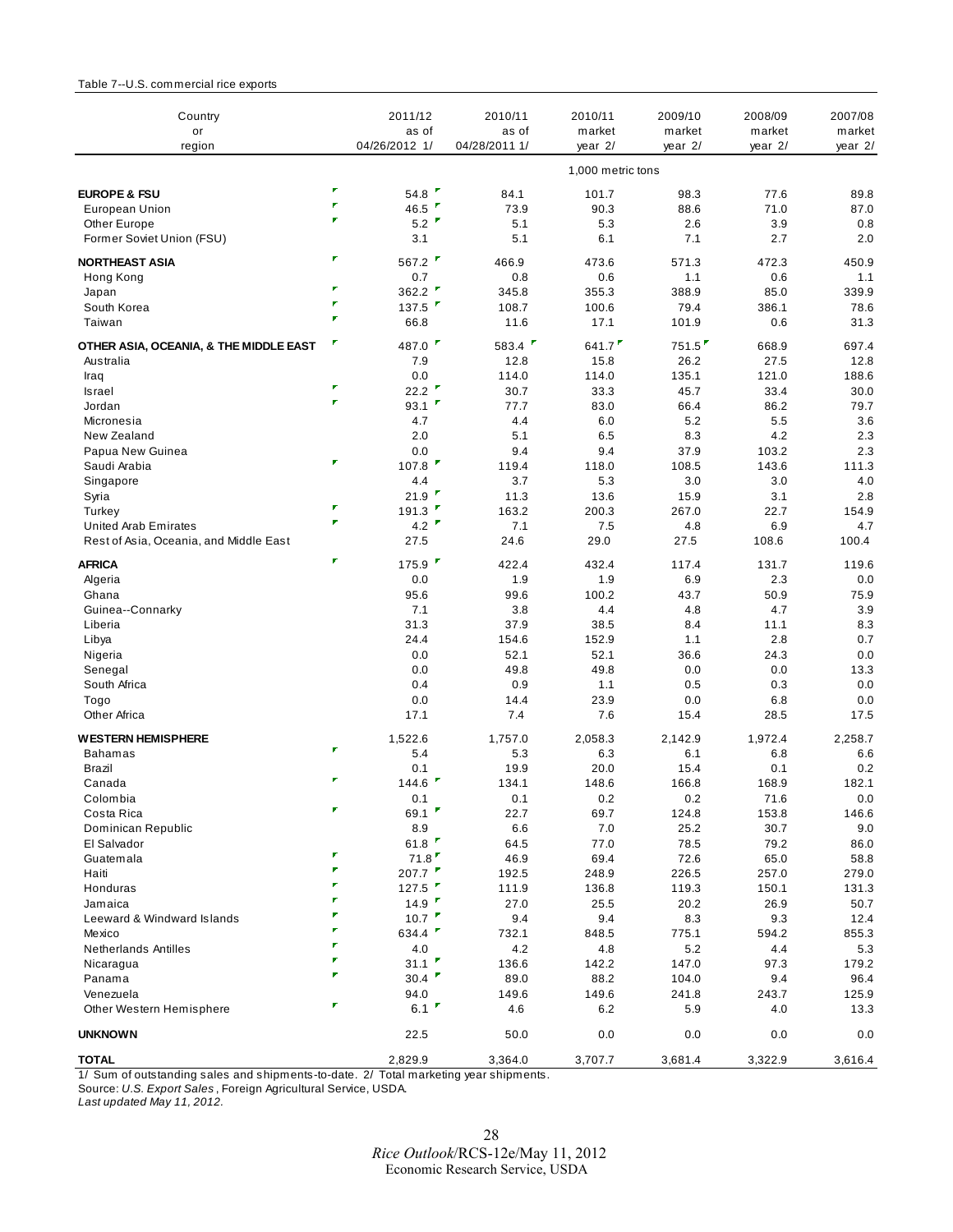<span id="page-28-0"></span>

| Table 8--U.S., Thailand, and Vietnam price quotes |  |  |  |
|---------------------------------------------------|--|--|--|
|---------------------------------------------------|--|--|--|

|                  |            | <b>United States</b> |              |               |             |                |       |                |
|------------------|------------|----------------------|--------------|---------------|-------------|----------------|-------|----------------|
| Month or         | Southern   | Southern             | California   |               | Thailand 5/ |                |       | Vietnam 7/     |
| market           | long grain | long grain           | medium grain | 100%          | 5%          | 15%            | A.16/ | 5%             |
| year 1/          | milled 2/  | rough 3/             | milled 4/    | Grade B       | Parboiled   | <b>Brokens</b> | Super | <b>Brokens</b> |
|                  |            |                      |              | \$/metric ton |             |                |       |                |
| 2002/03          | 223        | 123                  | 327          | 199           | 195         | 186            | 151   | 184            |
| 2003/04          | 360        | 206                  | 533          | 220           | 222         | 207            | 184   | 212            |
| 2004/05          | 312        | 176                  | 405          | 278           | 278         | 265            | 219   | 244            |
| 2005/06          | 334        | 192                  | 484          | 301           | 293         | 284            | 216   | 259            |
| 2006/07          | 407        | 237                  | 538          | 320           | 317         | 302            | 243   | 292            |
| 2007/08          | 621        | 368                  | 694          | 551           | 570         | 334            | 454   | 620            |
| 2008/09          | 610        | 356                  | 1,119        | 609           | 616         | 532            | 342   | 456            |
|                  |            |                      |              |               |             |                |       |                |
| Aug. 2009        | 528        | 329                  | 948          | 553           | 576         | 492            | 307   | 393            |
| Sep. 2009        | 522        | 330                  | 895          | 544           | 592         | 477            | 303   | 384            |
| Oct. 2009        | 493        | 330                  | 849          | 513           | 562         | 451            | 296   | 410            |
| Nov. 2009        | 526        | 348                  | 816          | 550           | 570         | 481            | 326   | 465            |
| Dec. 2009        | 557        | 348                  | 794          | 605           | 607         | 549            | 393   | <b>NQ</b>      |
| Jan. 2010        | 547        | 340                  | 772          | 596           | 600         | 539            | 420   | 482            |
| Feb. 2010        | 562        | 328                  | 772          | 576           | 582         | 516            | 415   | 425            |
| Mar. 2010        | 509        | 310                  | 732          | 538           | 542         | 474            | 382   | 386            |
| Apr. 2010        | 486        | 301                  | 728          | 502           | 494         | 445            | 354   | 353            |
| May 2010         | 466        | 293                  | 719          | 478           | 468         | 421            | 330   | 356            |
| June 2010        | 451        | 284                  | 739          | 463           | 462         | 409            | 330   | 363            |
| <b>July 2010</b> | 427        | 255                  | 728          | 465           | 470         | 411            | 349   | 356            |
| 2009/10          | 506        | 316                  | 791          | 532           | 544         | 472            | 350   | 397            |
| Aug. 2010        | 413        | 240                  | 722          | 472           | 489         | 425            | 367   | 410            |
| Sep. 2010        | 450        | 265                  | 741          | 494           | 522         | 458            | 412   | 458            |
| Oct. 2010        | 540        | 327                  | 794          | 501           | 533         | 465            | 428   | 468            |
| Nov. 2010        | 584        | 320                  | 852          | 534           | 543         | 499            | 427   | 493            |
| Dec. 2010        | 595        | 309                  | 871          | 550           | 536         | 513            | 411   | 496            |
| Jan. 2011        | 579        | 319                  | 871          | 534           | 528         | 496            | 404   | 480            |
| Feb. 2011        | 540        | 330                  | 871          | 538           | 532         | 495            | 418   | 469            |
| Mar. 2011        | 509        | 307                  | 871          | 509           | 506         | 473            | 408   | 455            |
| Apr. 2011        | 497        | 283                  | 871          | 500           | 501         | 467            | 409   | 475            |
| May 2011         | 502        | 280                  | 871          | 498           | 500         | 466            | 421   | 476            |
| June 2011        | 522        | 288                  | 871          | 531           | 522         | 496            | 428   | 463            |
| <b>July 2011</b> | 557        | 314                  | 871          | 557           | 553         | 523            | 448   | 506            |
| 2010/11          | 524        | 298                  | 840          | 518           | 522         | 481            | 415   | 471            |
| Aug. 2011        | 604        | 338                  | 866          | 576           | 579         | 543            | 463   | 555            |
| Sep. 2011        | 648        | 373                  | 860          | 614           | 617         | 577            | 487   | 568            |
| Oct. 2011        | 617        | 366                  | 860          | 615           | 602         | 581            | 488   | 573            |
| Nov. 2011        | 586        | 348                  | 816          | 629           | 609         | 599            | 550   | 554            |
| Dec 2011         | 549        | 325                  | 764          | 608           | 588         | 577            | 548   | 498            |
| Jan. 2012        | 526        | 325                  | 816          | 557           | 540         | 539            | 515   | 448            |
| Feb 2012         | 517        | 323                  | 816          | 552           | 548         | NQ             | 517   | 426            |
| Mar. 2012        | 507        | 315                  | 788          | 563           | 576         | NQ             | 526   | 413            |
| Apr. 2012        | 507        | 320                  | 772          | 554           | 582         | NQ             | 526   | 437            |
| May 2012 2/      | 524        | 335                  | 772          | 603           | 618         | NQ             | 555   | 435            |
| 2011/12 8/       | 558        | 337                  | 813          | 587           | 586         | 569            | 518   | 491            |

NQ = No quotes. 1/ Simple average of weekly quotes. 2/ Number 2, 4-percent brokens, sacked, free alongside vessel, U.S. Gulf port. To convert to a free on board vessel price add \$15 per ton. 3/ Bulk, free on board vessel, New Orleans, LA.

4/ Number 1, maximum 4-percent brokens, package quality for domestic sales, sacked, free on board truck, California

mill, low end of reported price range. 5/ Nominal price quotes, long-grain, sacked, free on board vessel,

Bangkok, Thailand. 6/ 100-percent brokens, new price series. 7/ Long-grain, double water-polished, bagged,

free on board vessel, Ho Chi Minh City. 8/ Preliminary.

Sources: U.S. and Vietnam prices, *Creed Rice Market Report;* Thailand prices, *Weekly Rice Price Update,* U.S. ag. counselor, Bangkok, Thailand (www.fas.usda.gov).

*Last update May 11, 2012.*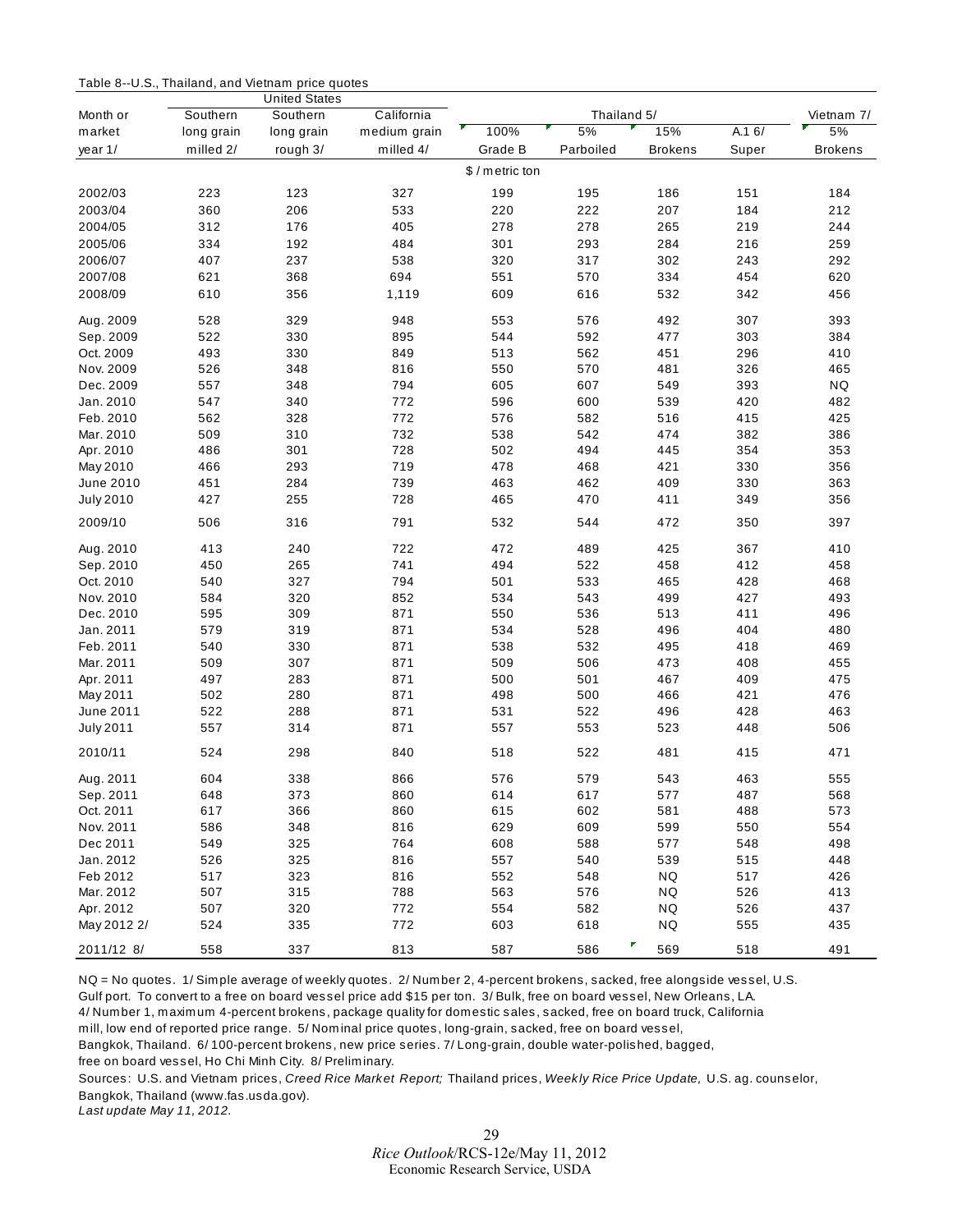<span id="page-29-0"></span>

|                      | 2010/11 | 2011/12 |                   |                |             | 2012/13 2/               |         |                          |             |  |
|----------------------|---------|---------|-------------------|----------------|-------------|--------------------------|---------|--------------------------|-------------|--|
|                      | May     | April   | May               | Monthly        | Annual      | April                    | May     | Monthly                  | Annual      |  |
| Country              | 2012    | 2012    | 2012              | revisions      | changes     | 2012                     | 2012    | revisions                | changes     |  |
|                      |         |         | 1,000 metric tons |                |             | 1,000 metric tons        |         |                          |             |  |
|                      |         |         |                   |                |             |                          |         |                          |             |  |
| Afghanistan          | 266     | 350     | 338               | $-12$          | 72          | $\overline{\phantom{a}}$ | 350     | $\sim$                   | 12          |  |
| Argentina            | 1,118   | 975     | 975               | $\mathbf 0$    | $-143$      | $\overline{\phantom{a}}$ | 910     | $\overline{\phantom{a}}$ | $-65$       |  |
| Australia            | 523     | 688     | 688               | $\pmb{0}$      | 165         | $\sim$                   | 720     | ä.                       | 32          |  |
| Bangladesh           | 31,700  | 34,100  | 34,100            | 0              | 2,400       | $\overline{\phantom{a}}$ | 34,100  | ä.                       | $\mathbf 0$ |  |
| Brazil               | 9,300   | 7,684   | 7,684             | 0              | $-1,616$    | $\ddotsc$                | 8,670   | $\overline{a}$           | 986         |  |
| Burma                | 10,528  | 10,816  | 10,816            | 0              | 288         | μ.                       | 11,000  | $\overline{\phantom{a}}$ | 184         |  |
| Cambodia             | 4,233   | 5,384   | 4,268             | $-1,116$       | 35          | $\ddotsc$                | 4,500   | $\sim$                   | 232         |  |
| China                | 137,000 | 140,500 | 140,500           | $\mathbf 0$    | 3,500       | Ξ.                       | 141,000 | Ξ.                       | 500         |  |
| Colombia             | 1,323   | 1,430   | 1,430             | $\mathbf 0$    | 107         | Ξ.                       | 1,591   | Ξ.                       | 161         |  |
| Cote d'Ivoire        | 469     | 471     | 456               | $-15$          | $-13$       | Ξ.                       | 566     | $\sim$                   | 110         |  |
| Cuba                 | 295     | 338     | 338               | $\pmb{0}$      | 43          | $\overline{a}$           | 338     | $\overline{a}$           | 0           |  |
| Dominican Republic   | 562     | 573     | 573               | $\mathbf 0$    | 11          | $\sim$                   | 573     | $\sim$                   | $\mathbf 0$ |  |
| Ecuador              | 900     | 624     | 624               | $\pmb{0}$      | $-276$      | $\ddotsc$                | 850     | $\sim$                   | 226         |  |
| Egypt                | 3,100   | 4,250   | 4,250             | $\mathbf 0$    | 1,150       | ÷.                       | 3,800   | Ξ.                       | $-450$      |  |
| European Union-27    | 2,045   | 2,063   | 1,952             | $-111$         | $-93$       | $\ddotsc$                | 1,886   | Ξ.                       | $-66$       |  |
| Ghana                | 295     | 276     | 276               | 0              | $-19$       | $\overline{\phantom{a}}$ | 276     | $\overline{\phantom{a}}$ | $\mathbf 0$ |  |
| Guinea               | 1,056   | 1,090   | 1,097             | $\overline{7}$ | 41          | $\sim$                   | 1,135   | $\sim$ $\sim$            | 38          |  |
| Guyana               | 361     | 380     | 380               | $\mathbf 0$    | 19          | $\overline{\phantom{a}}$ | 410     | $\overline{a}$           | 30          |  |
| India                | 95,980  | 102,750 | 103,400           | 650            | 7,420       | Ξ.                       | 102,500 | $\overline{\phantom{a}}$ | $-900$      |  |
| Indonesia            | 35,500  | 36,300  | 36,300            | $\mathbf 0$    | 800         | $\overline{\phantom{a}}$ | 36,900  | $\sim$                   | 600         |  |
| Iran                 | 1,510   | 1,500   | 1,550             | 50             | 40          | $\overline{\phantom{a}}$ | 1,550   | $\overline{a}$           | 0           |  |
| Japan                | 7,720   | 7,646   | 7,646             | 0              | $-74$       | $\overline{\phantom{a}}$ | 7,358   | $\sim$                   | $-288$      |  |
| Korea, North         | 1,600   | 1,600   | 1,600             | 0              | $\bf 0$     | $\overline{\phantom{a}}$ | 1,600   | $\sim$                   | $\mathbf 0$ |  |
| Korea, South         | 4,295   | 4,224   | 4,224             | $\mathbf 0$    | $-71$       | $\sim$                   | 4,200   | $\sim$                   | $-24$       |  |
| Laos                 | 1,390   | 1,942   | 1,442             | $-500$         | 52          | Ξ.                       | 1,530   | Ξ.                       | 88          |  |
| Liberia              | 187     | 189     | 189               | 0              | $\mathbf 2$ | $\overline{\phantom{a}}$ | 180     | $\overline{\phantom{a}}$ | -9          |  |
| Madagascar           | 3,062   | 2,752   | 2,880             | 128            | $-182$      | $\overline{\phantom{a}}$ | 2,752   | $\sim$                   | $-128$      |  |
| Malaysia             | 1,642   | 1,690   | 1,690             | 0              | 48          | $\overline{\phantom{a}}$ | 1,700   | $\overline{a}$           | 10          |  |
| Mali                 | 1,500   | 1,560   | 1,132             | $-428$         | $-368$      | $\overline{\phantom{a}}$ | 1,430   | $\sim$                   | 298         |  |
| Mexico               | 146     | 115     | 115               | $\mathbf 0$    | $-31$       | $\sim$                   | 128     | $\overline{\phantom{a}}$ | 13          |  |
| Mozambique           | 168     | 123     | 176               | 53             | 8           | $\overline{\phantom{a}}$ | 176     | ä.                       | $\mathbf 0$ |  |
| Nepal                | 2,900   | 2,900   | 2,900             | $\pmb{0}$      | $\mathbf 0$ | $\ddotsc$                | 2,900   | $\sim$                   | $\mathbf 0$ |  |
| Nigeria              | 2,615   | 2,709   | 2,709             | $\pmb{0}$      | 94          | $\ddotsc$                | 2,850   | $\overline{\phantom{a}}$ | 141         |  |
| Pakistan             | 5,000   | 6,500   | 6,500             | 0              | 1,500       | $\sim$                   | 6,800   | $\sim$                   | 300         |  |
| Peru                 | 1,939   | 1,666   | 1,666             | 0              | $-273$      | $\overline{\phantom{a}}$ | 2,001   | $\overline{a}$           | 335         |  |
| Philippines          | 10,539  | 10,639  | 10,639            | $\mathbf 0$    | 100         | $\overline{\phantom{a}}$ | 10,800  | Ξ.                       | 161         |  |
| Russia               | 690     | 682     | 682               | 0              | -8          | $\overline{\phantom{a}}$ | 700     | $\overline{a}$           | 18          |  |
| Sierra Leone         | 648     | 536     | 746               | 210            | 98          | $\overline{a}$           | 693     | $\overline{a}$           | $-53$       |  |
| Sri Lanka            | 2,490   | 2,900   | 3,311             | 411            | 821         | $\sim$                   | 3,200   | $\sim$                   | $-111$      |  |
| Taiwan               | 1,186   | 1,096   | 1,175             | 79             | $-11$       | $\overline{\phantom{a}}$ | 1,161   | $\sim$                   | $-14$       |  |
| Tanzania             | 1,188   | 924     | 1,320             | 396            | 132         | $\ddotsc$                | 1,320   | ÷.                       | $\mathbf 0$ |  |
| Thailand             | 20,262  | 20,460  | 20,460            | 0              | 198         | $\ddotsc$                | 21,050  | Ξ.                       | 590         |  |
| Turkey               | 502     | 502     | 502               | $\mathbf 0$    | $\mathbf 0$ | $\overline{\phantom{a}}$ | 515     | $\overline{\phantom{a}}$ | 13          |  |
| Uganda               | 134     | 130     | 142               | 12             | 8           | $\sim$                   | 151     | $\sim$                   | 9           |  |
| <b>United States</b> | 7,593   | 5,874   | 5,874             | $\pmb{0}$      | $-1,719$    | $\overline{a}$           | 5,831   | $\overline{a}$           | $-43$       |  |
| Uruguay              | 1,150   | 940     | 940               | $\mathbf 0$    | $-210$      | $\overline{\phantom{a}}$ | 896     | $\sim$                   | -44         |  |
| Venezuela            | 358     | 380     | 380               | 0              | 22          | $\overline{\phantom{a}}$ | 385     | ä.                       | 5           |  |
| Vietnam              | 26,371  | 26,455  | 26,455            | 0              | 84          | $\overline{\phantom{a}}$ | 26,500  | $\overline{a}$           | 45          |  |
| Subtotal             | 445,339 | 459,676 | 459,490           | $-186$         | 14,151      | $\sim$                   | 462,432 | ä.                       | 2,942       |  |
| Others               | 3,963   | 4,008   | 3,820             | $-188$         | $-143$      | $\overline{\phantom{a}}$ | 4,017   | $\sim$                   | 197         |  |
|                      |         |         |                   |                |             | $\sim$                   |         | $\overline{a}$           |             |  |
| World total          | 449,302 | 463,684 | 463,310           | $-374$         | 14,008      | $\sim$                   | 466,449 | $\sim$                   | 3,139       |  |
|                      |         |         |                   |                |             |                          |         |                          |             |  |

-- = Not available. 1/ Milled basis. 2/ Projected.

Source: *Production, Supply, & Distribution Online Data Base,* FAS/USDA, http://www.fas.usda.gov/psdonline/psdHome.aspx. *Last updated May 11, 2012.*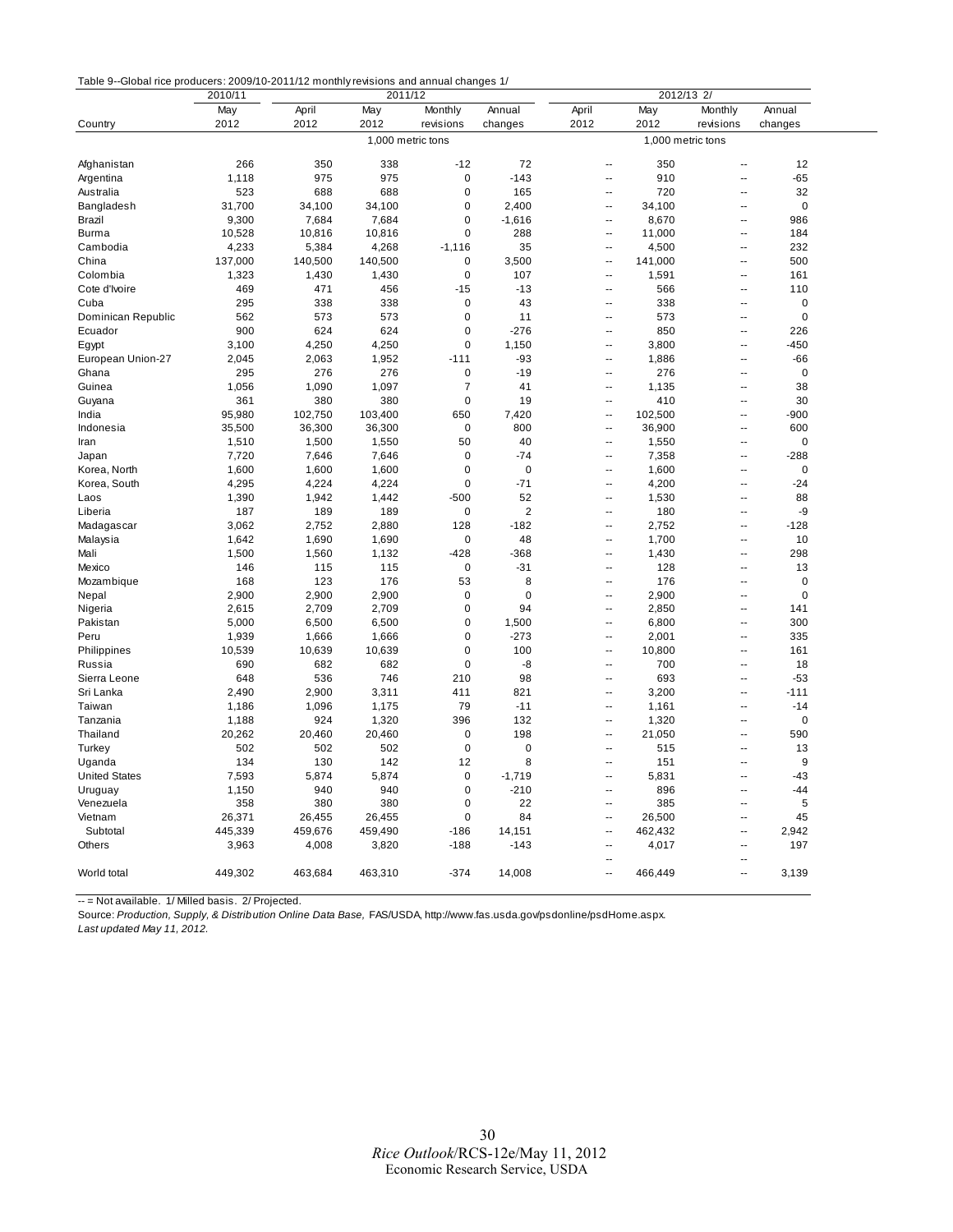<span id="page-30-0"></span>Table 10--Global rice exporters, calendar years 2010-2012; monthly revisions and annual changes

|                      | 2010           | 2012   |        |                |                                  | 2013 1/                  |        |                          |             |
|----------------------|----------------|--------|--------|----------------|----------------------------------|--------------------------|--------|--------------------------|-------------|
|                      | May            | April  | May    | Monthly        | Annual                           | April                    | May    | Monthly                  | Annual      |
|                      | 2012           | 2012   | 2012   | revisions      | changes                          | 2012                     | 2012   | revisions                | changes     |
|                      |                |        |        |                | 1,000 metric tons (milled basis) |                          |        |                          |             |
| Argentina            | 732            | 650    | 650    | 0              | $-82$                            | ۰.                       | 560    | ۰.                       | $-90$       |
| Australia            | 311            | 450    | 450    | $\mathbf 0$    | 139                              | ۰.                       | 500    | ٠.                       | 50          |
| Brazil               | 1,296          | 625    | 825    | 200            | $-471$                           | ۰.                       | 900    | ۰.                       | 75          |
| <b>Burma</b>         | 778            | 600    | 600    | $\mathbf 0$    | $-178$                           | ۰.                       | 750    | ٠.                       | 150         |
| Cambodia             | 860            | 1,000  | 800    | $-200$         | $-60$                            | --                       | 950    | ۰.                       | 150         |
| China                | 487            | 500    | 500    | $\mathbf 0$    | 13                               | ۰.                       | 600    | ٠.                       | 100         |
| Ecuador              | 70             | 15     | 15     | $\mathbf 0$    | $-55$                            | --                       | 50     | ٠.                       | 35          |
| Egypt                | 320            | 600    | 600    | $\mathbf 0$    | 280                              | ۰.                       | 600    | $\sim$                   | $\mathbf 0$ |
| European Union-27    | 241            | 245    | 245    | $\mathbf 0$    | $\overline{4}$                   | --                       | 235    | ۰.                       | $-10$       |
| Guyana               | 250            | 230    | 230    | $\mathbf 0$    | $-20$                            | $\overline{\phantom{a}}$ | 250    | ۰.                       | 20          |
| India                | 4,637          | 7,000  | 7,000  | 0              | 2,363                            | --                       | 6,000  | ۰.                       | $-1,000$    |
| Japan                | 200            | 200    | 200    | $\mathbf 0$    | $\mathbf 0$                      | --                       | 200    | ۰.                       | $\mathbf 0$ |
| Korea, South         | $\overline{4}$ | 3      | 5      | $\overline{c}$ | $\mathbf{1}$                     | ۰.                       | 5      | ۰.                       | $\mathbf 0$ |
| Pakistan             | 3,200          | 3,750  | 3,750  | $\mathbf 0$    | 550                              | --                       | 4,000  | ۰.                       | 250         |
| Paraguay             | 220            | 150    | 150    | $\mathbf 0$    | $-70$                            | $\overline{a}$           | 150    | $\overline{\phantom{a}}$ | $\mathbf 0$ |
| Peru                 | 50             | 20     | 20     | $\mathbf 0$    | $-30$                            | --                       | 60     | ۰.                       | 40          |
| Russia               | 142            | 150    | 150    | 0              | 8                                | --                       | 150    | $\overline{\phantom{a}}$ | $\mathbf 0$ |
| Thailand             | 10,647         | 6,500  | 6,500  | $\mathbf 0$    | $-4.147$                         | --                       | 8,000  | ۰.                       | 1,500       |
| Turkey               | 90             | 95     | 75     | $-20$          | $-15$                            | ۰.                       | 80     | ۰.                       | 5           |
| Uganda               | 40             | 30     | 35     | 5              | $-5$                             | $\overline{\phantom{a}}$ | 35     | ۰.                       | $\mathbf 0$ |
| <b>United States</b> | 3,213          | 3,100  | 3,300  | 200            | 87                               | ۰.                       | 3,000  | ۰.                       | $-300$      |
| Uruguay              | 841            | 850    | 850    | 0              | 9                                | --                       | 850    | ۰.                       | $\mathbf 0$ |
| Vietnam              | 7,000          | 7,000  | 7,000  | $\pmb{0}$      | 0                                | ۰.                       | 7,000  | $\overline{\phantom{a}}$ | $\mathbf 0$ |
| Subtotal             | 35,629         | 33,763 | 33,950 | 187            | $-1,679$                         | --                       | 34,925 | ۰.                       | 975         |
| Other                | 314            | 253    | 279    | 26             | $-36$                            | --                       | 305    | ۰.                       | 26          |
| World total          | 35,943         | 34,016 | 34,229 | 213            | $-1,714$                         | ۰.                       | 35,230 | ۰.                       | 1,001       |
| U.S. Share           | 8.9%           | 9.1%   | 9.6%   |                |                                  | ٠.                       | 8.5%   |                          |             |

-- Not available. Note: All trade data are reported on a calendar-year basis.

1/ Projected.

Source: *Production, Supply, & Distribution Online Data Base,* FAS/USDA, http://www.fas.usda.gov/psdonline/psdHome.aspx. *Last updated May 11, 2012.*